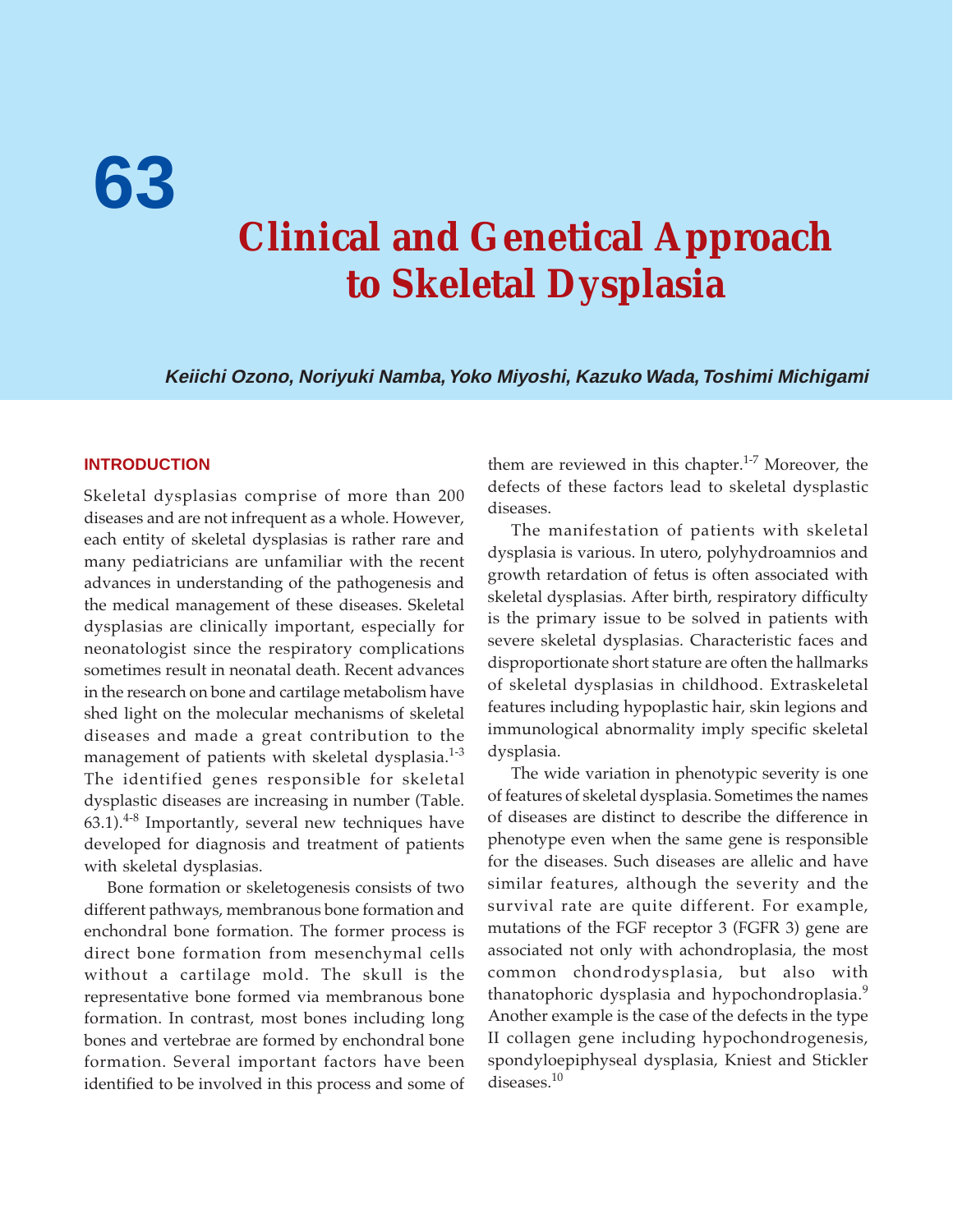| Table 63.1: Skeletal dysplasia and its responsible gene |                                          |
|---------------------------------------------------------|------------------------------------------|
| 1. FGF receptor or FGF                                  |                                          |
| Achondroplasia                                          | FGFR3 (G1138A,C)                         |
| Hypochondroplasia                                       | FGFR3 (C1659A, G; C1620A)                |
| Thanatophoric dysplasia                                 | FGFR3 (I: C742T, II: A1948G)             |
| Pfeiffer syndrome                                       | FGFR1 (C755G); FGFR2 (T1036C; G1037A)    |
| Crouzon syndrome                                        | FGFR2 (G1037A; T1036C,A; C1073G, etc)    |
| Jackson-Weiss syndrome                                  | FGFR2                                    |
| Apert syndrome                                          | FGFR2 (C934G; C937G)                     |
| Beare-Stevenson cutis gyrata syndrome                   | FGFR2                                    |
| Muenke craniosynostosis                                 | FGFR3 (C749G)                            |
| Hypophosphatemic rickets, AD                            | FGF <sub>23</sub>                        |
| 2. Collagen                                             |                                          |
| Osteogenesis imperfecta                                 |                                          |
|                                                         | COL1A1; COL1A2<br>COL2A1                 |
| Achondrogenesis type II                                 |                                          |
| Hypochondrogenesis                                      | COL2A1                                   |
| Spondyloepiphyseal dysplasia                            | COL2A1                                   |
| Kniest dysplasia                                        | COL2A1                                   |
| Stickler dysplasia                                      | COL2A1; COL11A2                          |
| Stickler dysplasia type2                                | COL11A1                                  |
| Spondyloepimetaphyseal dysplasia                        | COL2A1                                   |
| (Strudwick type)                                        |                                          |
| Multiple epiphyseal dysplasia type2                     | COL9A2                                   |
| Metaphyseal dysplasia (Schmid)                          | COL10A1                                  |
| 3. Matrix protein                                       |                                          |
| Pseudoachondroplasia                                    | <b>COMP</b>                              |
| Multiple epiphyseal dysplasia                           | <b>COMP</b>                              |
| Shprintzen-Goldberg syndrome                            | FBN1                                     |
| Keutel syndrome                                         | <b>MGP</b>                               |
| Multiple epiphyseal dysplasia                           | MATN <sub>3</sub>                        |
| 4. Hormone, Hormone receptor, Signal transducer         |                                          |
| Metaphyseal dysplasia (Jansen)                          | PTH/PTHrP receptor (gain)                |
| Blomstrand chondrodysplasia                             | PTH/PTHrP receptor (loss)                |
| Albright osteodystrophy                                 | Gsa                                      |
| McCune-Albright syndrome                                | Gsa                                      |
| Vitamin D dependency type I                             | 1alpha-hydroxylase                       |
| Vitamin D dependency type II                            | Vitamin D receptor                       |
| Osteoporosis-pseudoglioma                               | $LRP5$ (loss)                            |
| High bone mass                                          | LRP5 (gain)                              |
| Familial expansile osteolysis                           | TNFRSF11A                                |
| Juvenile Paget's disease                                | <b>OPG</b>                               |
| 5. Enzyme                                               |                                          |
| Hypophosphatasia                                        | TNS Alkaline phosphatase                 |
| Osteopetrosis                                           | Carbonic anhydrase II, TCIGR1, CLCN7, GL |
| Pycnodysostosis                                         | Cathepsin K                              |
| Smith-Lemli-Opitz syndrome                              | $\Delta^7$ -sterol reductase             |
| Mucopolysaccharidoses (Hurler, Morquio, -)              | lysosome enzyme                          |
| X-linked recessive chondrodydplasia punctata            | arylsulfatase E                          |
| Rhizomelic chondrodysplasia punctata                    | PEX7                                     |
| Coffin-Lowry syndrome                                   | $RSK-2$                                  |
| Noonan syndrome                                         | PTPN11                                   |
| SEMD Pakistani type                                     | PAPSS <sub>2</sub>                       |
|                                                         |                                          |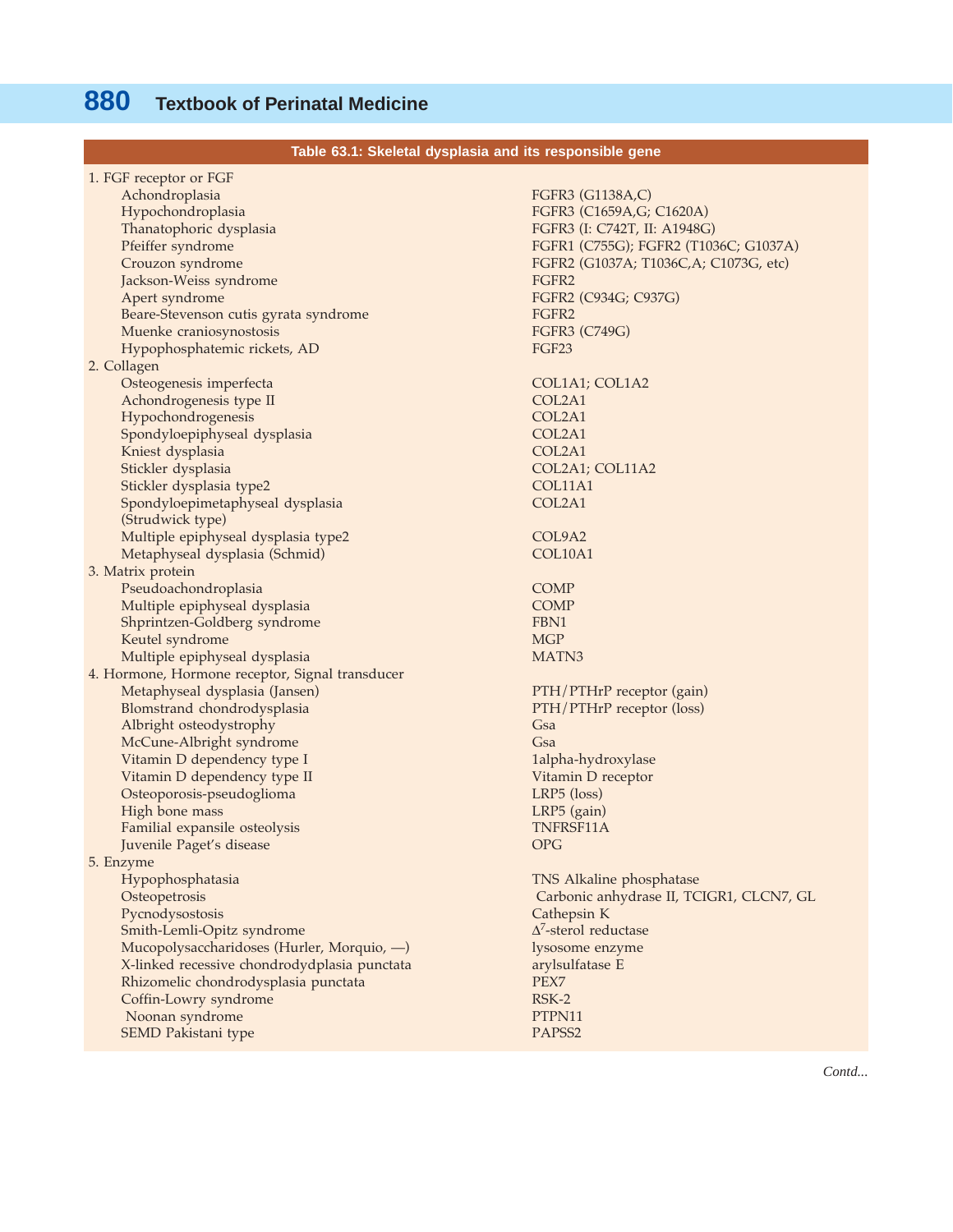*Contd...*

| Osteolysis Torg type                            | MMP <sub>2</sub>                |
|-------------------------------------------------|---------------------------------|
| Wolcott-Rallison syndrome                       | EIF2AK3                         |
| <b>OLEDAID</b>                                  | <b>NEMO</b>                     |
| 6. Transcription factors                        |                                 |
| Boston-type craniosynostosis                    | MSX2                            |
| Campomelic dysplasia                            | SOX9                            |
| Cleidocranial dysplasia                         | CBFA1                           |
| Saethre-Chotzen syndrome                        | <b>TWIST</b>                    |
| Polysyndactyly type II                          | HOXD-13                         |
| Greig syndrome                                  | GLI3                            |
| Polydactyly type A                              | GLI3                            |
| Ulnar-mammary syndrome                          | TBX3                            |
| Holt-Oram syndrome                              | TBX5                            |
| Townes-Brocks syndrome                          | SALL1                           |
| Nail-patella syndrome                           | LMX1B                           |
| Tricho-rhino-phalangeal dysplasia type1         | TRPS1                           |
| Ellis-van Creveld                               | <b>EVC</b>                      |
| EEC syndrome                                    | p63                             |
| Trichodentooseeous syndrome                     | DLX3                            |
| Leri-Weill dyschondrostosis                     | <b>SHOX</b>                     |
| 7. Others                                       |                                 |
| Diastrophic dysplasia                           | sulphate transporter (DTDST)    |
| Achondrogenesis type IB                         | sulphate transporter (DTDST)    |
| Atelosteogenesis type 2                         | sulphate transporter (DTDST)    |
| Craniometaphseal dysplasia                      | pyrophosphate transporter (ANK) |
| Chondrodysplasia                                | growth/differentiation factor-5 |
| (Hunter-Thompson, Grebe) (CDMP-1)               |                                 |
| osteosclerosis                                  | <b>SOST</b>                     |
| Brachydactyly type C                            | CDMP-1                          |
| Camurati-Engelmann                              | TGFB1                           |
| SED tarda                                       | SEDL (ER-Golgi transport)       |
| Cartilage-hair hypoplasia                       | <b>RMRP</b>                     |
| Kenny-Caffey syndrome                           | TBCE (chaperone protein)        |
| Multiple synostosis syndrome                    | Noggin                          |
| Spondylocostal dysostosis                       | DLL3                            |
| Brachydacyly A1                                 | <b>IHH</b>                      |
| Osteoporosis-pseudoglioma syndrome              | LRP5                            |
| Progressive pseudorheumatoid dysplasia          | WISP3                           |
| Brachydacyly B2                                 | ROR <sub>2</sub>                |
| Dyggve-Melchior-Clausen dysplasia               | FLJ90130                        |
| Shwachman-Diamond                               | <b>SBDS</b>                     |
| (common mutations are described in parenthesis) |                                 |

In general, phenotype is severe in patients with skeletal dysplasias found in perinatal period, and long survival is not achieved in many of them mainly due to respiratory problems. Elucidation of the relationship between the skeletogenesis and lung development may lead to better treatments for severe forms of skeletal dysplasias. In contrast, the

treatments for childhood cases of skeletal dysplasias have been improved such as growth hormone for achondroplasia, bisphosphonate for osteogenesis imperfecta and bone marrow transplantation for malignant osteopetrosis. Thus, the opprotunity has increased for pediatricians to treat patients with skeletal dysplasia.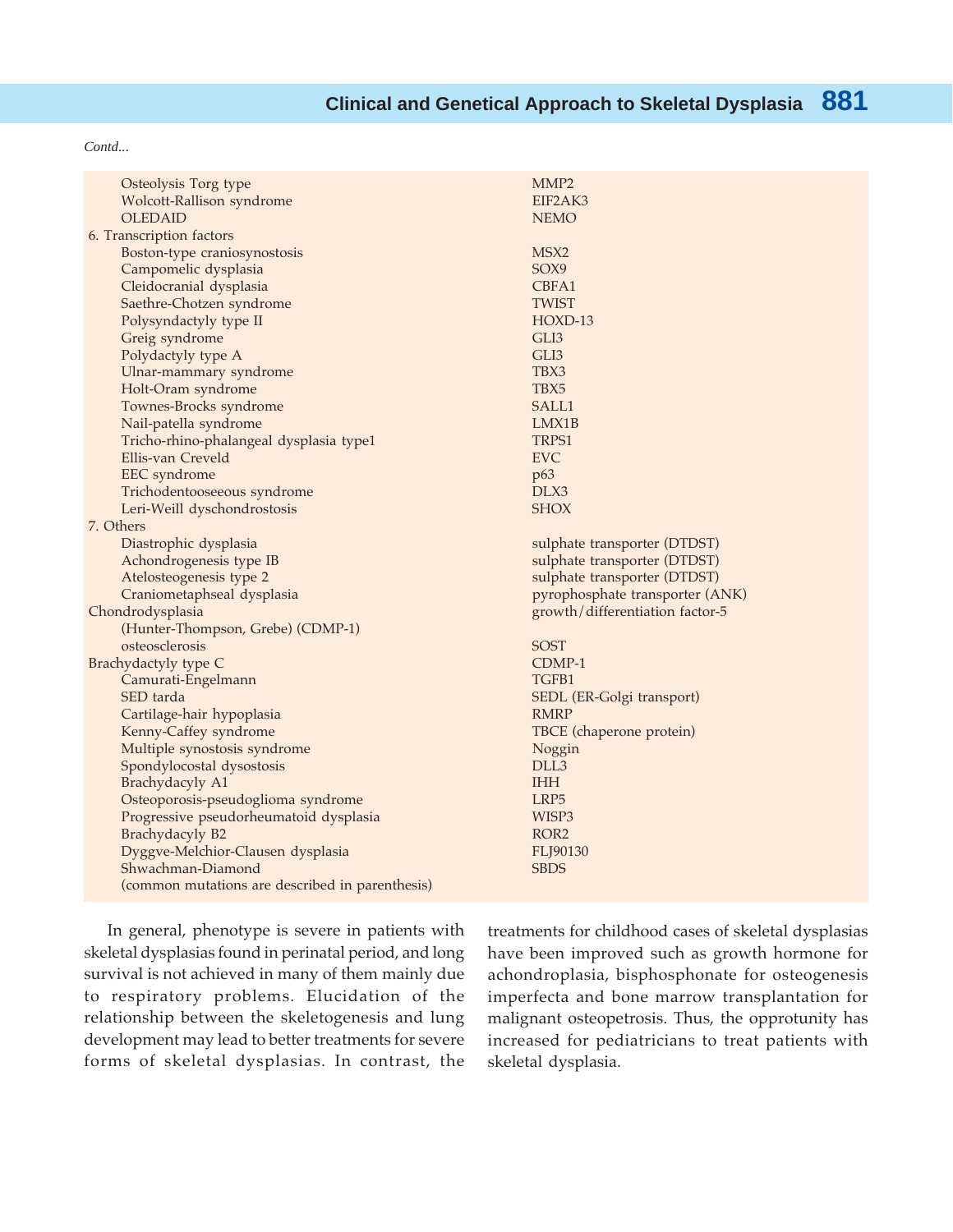In this manuscript, we take an overview of some of key players in the enchondral bone formation and their implication in skeletal diseases. We aim to help clinicians to manage patients with skeletal dysplasia with better understanding of the diseases. At first, molecular mechanisms of the proliferation and differentiation of chondrocytes in growth plate are reviewed. Then, recent advances in genetics and clinical aspects are described in several representative skeletal dysplastic diseases. Clinical approach to skeletal dysplasia is mentioned in the last part of the manuscript.

#### **DEVELOPMENT OF CARTILAGE AND BONE**

Enchondral bone formation is a multistep process where chondrocytes proliferate and differentiate step by step, resulting in layered structure, namely resting, proliferating, hypertrophic and calcifying zones (Fig. 63.1). $^3$  After the extracellular matrix is calcified, bone



**Fig. 63.1:** Enchondral bone formation: Chondrocytes form the layer structure according to the stage of differentiation in growth plate and eventually cartilage is replaced by bone matrix, primary spongiosa. In the process of the enchondral bone formation, chondrocytes proliferate and differentiate into hypertrophic chondrocytes, then matrix is calcified. The main matrix proteins which are underlined are changed from collagen type II to collagen type I via collagen type X. Many molecules including SOX9, PTHrP and FGFR3 have been found to play an important role in the process as shown in the Figure.

FGF: fibroblast growth factor, BMP: bone morphogenic protein, IGF-1: insulin-like growth factor, Ihh: Indian hedgehog, FGFR3: FGF receptor 3, PTHrP: PTH-related peptide, ALP: alkaline phosphatase, VEGF: vascular endothelial growth factor, MMP: matrix metaroproteinase, Chm-1: chondromodulin-1

tissue (primary spongiosa) replaces cartilage. During the chondrocytic differentiation, the main components of the matrix are changed from collagen type II to collagen type I via collagen type X. Recently, many molecules including SOX9, FGF receptor 3 (FGFR3) and parathyroid hormone-related peptide (PTHrP) have been found to play important roles in the process.<sup>1-3</sup> These integrated networks of such bioactive factors tightly control enchondral bone development in the limb. Moreover, the genes encoding these molecules are responsible for several types of skeletal dysplasias. The process of chondrocytic differentiation is terminated by the death of hypertrophic chondrocytes, followed by blood vessel invasion, which promotes replacement of the cartilaginous matrix by the primary spongiosa.

The first step of chondrocytic differentiation or chondrogenesis is the mesenchymal cell condensation of undifferentiated progenitor cells. The differentiation of mesenchymal precursor cells into chondrocytes requires a transcription factor,  $Sox9$ <sup>11,</sup>  $12$  Sox9 is a member of the Sox family of transcription factors that contain high-mobility-group (HMG)-box DNA-binding domain. Sox9 up-regulates the expression of characteristic cartilaginous matrix genes such as collagens type II, IX, and XI, and aggrecan. In humans, haploinsufficiency of the Sox9 gene causes campomelic dysplasia (MIM 114290), which is characterized by deformities of long bones.<sup>13</sup> Most affected neonates die from respiratory failure due to hypoplastic tracheal and rib cartilage. Interestingly, some XY patients with campomelic dysplasia exhibit male-to-female sex reversal because Sox9 is involved not only in chondrogenesis but also in mammalian sex determination as a downstream regulator of the transcription factor, SRY.

FGFR3, as the other FGFRs, is a membrane bound protein, consisting of three immunoglobulin-like domains in the extracellular portions, a transmembrane domain and two tyrosine kinase domains in the intracellular portion.<sup>14</sup> FGFR3 is expressed in the proliferating chondrocytes. Its ligands, most importantly FGF18, bind to the FGFR3 and activate the receptor by its autophosphorylation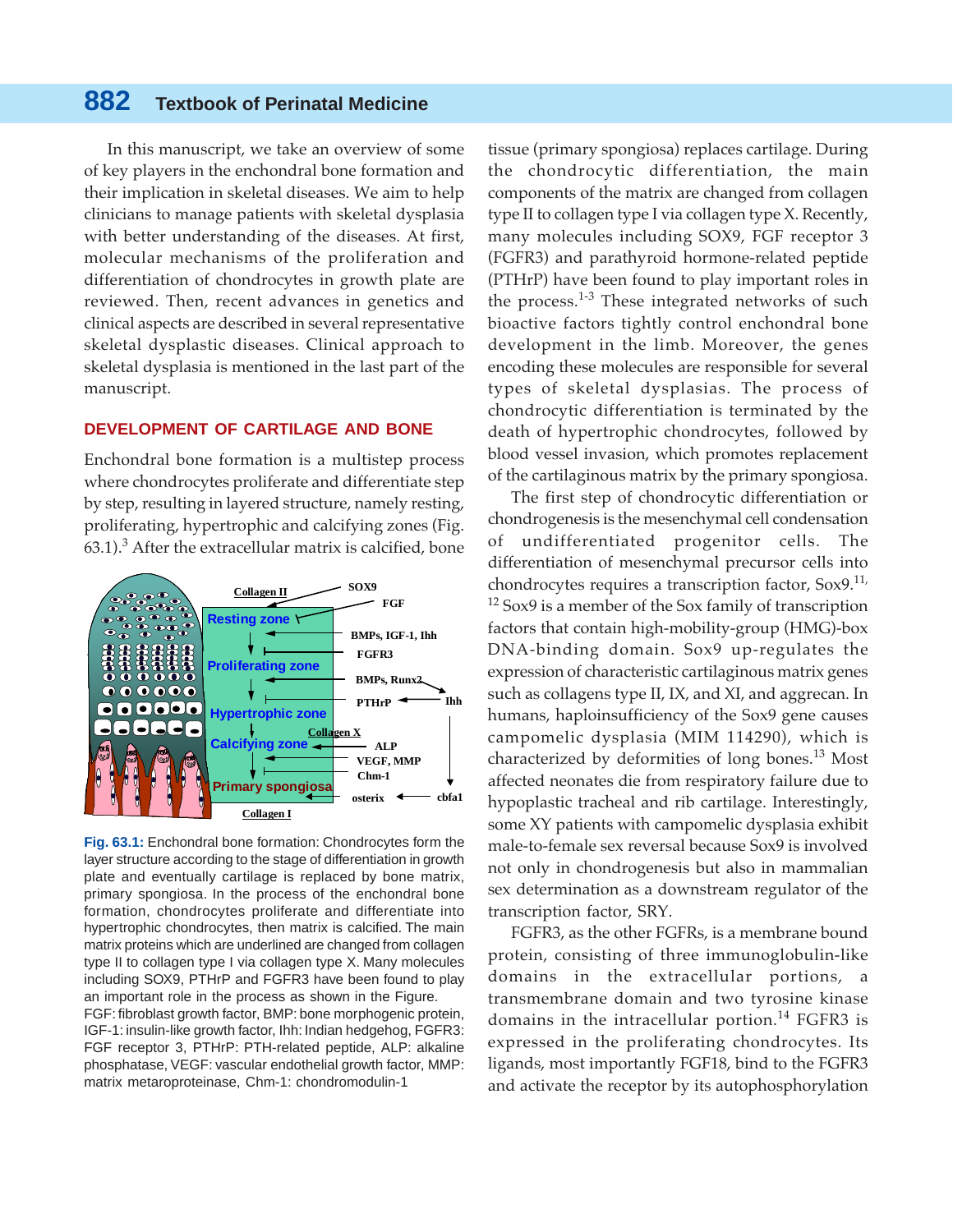and the phosphorylation of other substrate proteins.<sup>15</sup> The major signaling pathways of FGFR3 are thought to be the Mitogen activating protein kinase (MAPK) pathway and the STAT-1 pathway. These signals mediate the inhibitory effects of FGFs on the proliferation and differentiation of chondrocytes.

The importance of FGF signaling in skeletal development was firstly revealed with the discovery that a point mutation in the transmembrane domain of FGFR3 causes achondroplasia (MIM 100800).<sup>14</sup> The abnormality of the FGFR3 gene is also associated with hypochondroplasia (MIM 146000), thanotophoric dysplasia (MIM 187600), and severe achondroplasia with developmental delay and acanthosis nigricans (SADDAN) syndrome.16

PTHrP was initially discovered as a causal factor of humoral hypercalcemia of malignancy.<sup>17</sup> However, gene-targeting experiments has revealed that PTHrP plays an important role in chondrogenesis via a local action.<sup>18</sup> PTHrP-null mice, for example, exhibit a severe disorder of enchondral bone formation, characterized by shortened bones and premature maturation and ossification of the cartilaginous tissues.19 Mice lacking the parathyroid hormone (PTH)/PTHrP receptor exhibit the similar phenotypes. PTHrP and PTH, the latter of which is one of the main regulators of calcium and bone metabolism share the PTH/PTHrP receptor. Therefore, the PTH/PTHrP receptor mediates both the endocrine actions of PTH and the auto/paracrine actions of PTHrP. The PTH/PTHrP receptor is mainly expressed in the transitional zone between proliferating and hypertrophic cells (i.e., the prehypertrophic zone) in growth plate. PTHrP regulates the transition from proliferation to differentiation in chondrocytes.

Indian hedgehog (Ihh), a member of a family of proteins that are important for embryonic patterning, is highly expressed in the pre-hypertrophic zone and in the upper hypertrophic chondrocytes.<sup>20, 21</sup> Actually, Ihh is secreted by pre-hypertrophic and early hypertrophic chondrocytes. The mice Ihh-/- show abnormal chondrocytic differentiation and a failure to specify appendicular perichondrial cells to the

osteoblast lineage.<sup>22</sup> Ihh induces the expression of PTHrP and inhibits differentiation of hypertrophic chondrocytes followed by the delay of the mineralization of cartilage matrix. This effect of Ihh on chondrocytic differentiation is mediated by increasing PTHrP production in the growth plate. Because PTHrP keeps chondrocytes in the proliferative pool and suppresses Ihh production, PTHrP and Ihh establish a negative-feedback loop that maintains a balance of chondrocyte proliferation and differentiation.<sup>22</sup> Ihh is also a potent stimulator of chondrocyte proliferation, and conversely an inhibitor of chondrocyte maturation. $^{23}$  In this sense, Ihh has the positive effect on normal chondrocyte proliferation in a PTHrP-independent manner. Heterozygous missense mutations in the Ihh gene have been recently identified as a cause of autosomal dominant form of brachydactyly type A1 (MIM 112500)(24). This type of brachydactyly is characterized by the shortening or the absence of middle phalanges.

Runx2, also called cbfa1, belongs to the Runt transcription factor family.25-27 Runx2 was initially discovered as an essential molecule for osteoblast differentiation.25-27 It has been shown that inactivating mutations of one allele of the human Runx2 gene cause cleidocranial dysplasia (MIM 119600).<sup>25</sup> However, further experiments revealed that Runx2 is also expressed in chondrocytes, and severe delays of chondrocyte maturation is found in genetically manipulated mice lacking this factor.<sup>28</sup>

Hypertrophic chondrocytes are the most characteristic in shape and produce the specific matrix protein, collagen type X. Then, the matrix is calcified and replaced by bone tissue. In other words, an avascular cartilage template is reconstructed into highly vascularized bone tissue. In contrast to immature chondrocytes which secrete angiogenic inhibitors, hypertrophic chondrocytes produce angiogenic stimulators such as vascular endothelial growth factor (VEGF) and FGF, and become a target for capillary invasion.<sup>29</sup> The invasion of blood vessels is critical in the last stage of chondrocyte maturation. The mammalian growth plate is highly hypoxic and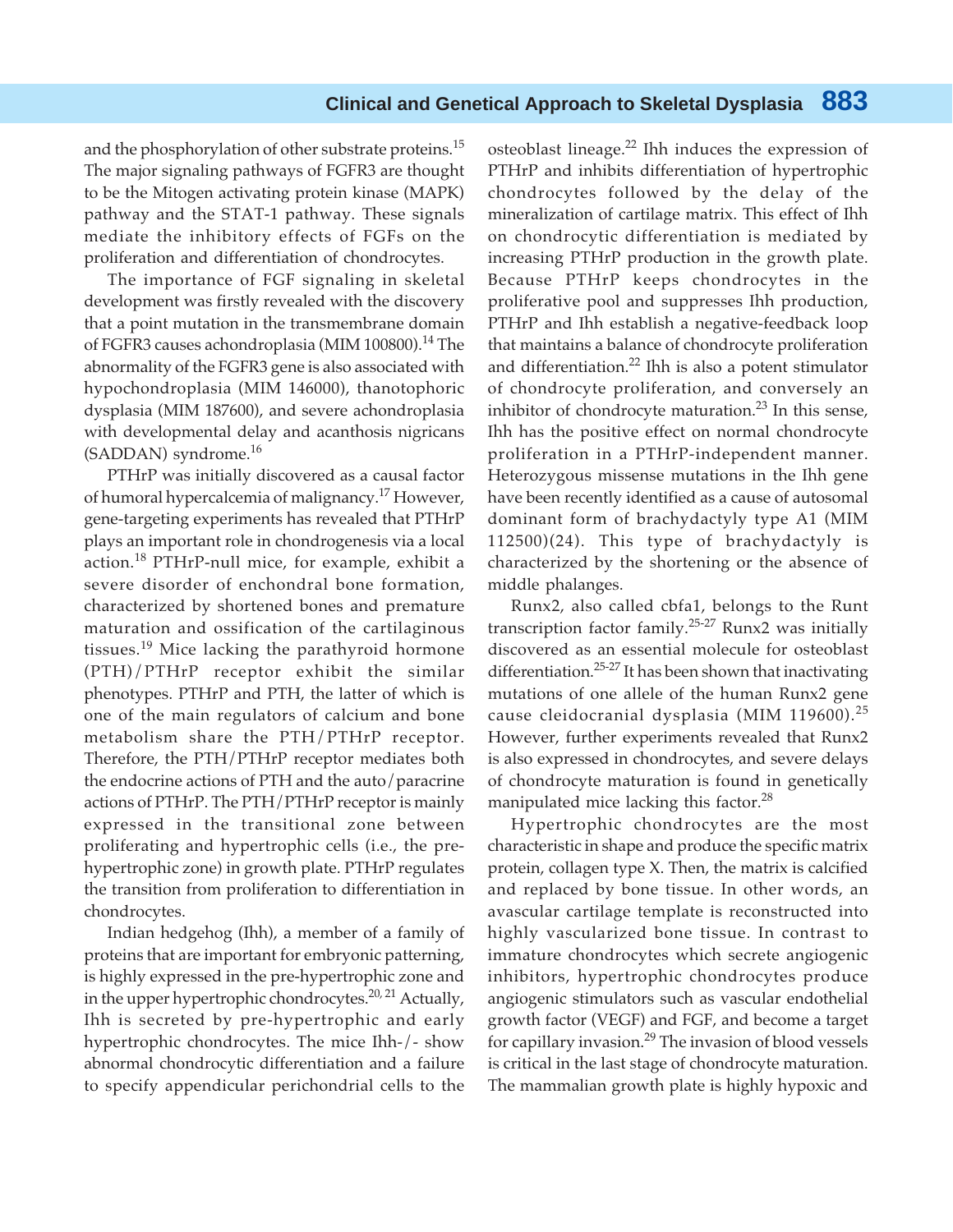expresses the transcription factor hypoxia-inducible factor 1 (HIF-1), which belongs to the PAS subfamily of bHLH (basic helix-loop-helix) transcription factors and is known to induce the VEGF expression in many tissues and cells. $30$  HIF-1 is not sufficient to induce VEGF expression in cartilage or other factor(s) blocks the inducible activity of HIF-1 before the maturation of chondrocytes becomes complete.

The degradation of calcified cartilage matrix is another important event for enchondral bone formation. During hypertrophic change, chondrocytes synthesize type X collagen, which is associated with denaturation and loss of type II collagen resulting from increased collagenase activity. The transcription factor Cbfa1 has been shown to regulate expression of matrix metalloproteinase (MMP) 13 (collagenase- $3$ ).<sup>31</sup> MMP-9 is also important enzyme for matrix degradation.<sup>32</sup> Remarkably, inactivation of matrix metalloproteinase-9 (MMP-9) resulted in bone phenotype similar to that found in VEGF-knockout mouse, suggesting the involvement of proteinases as well as VEGF in the processes of vascular invasion in growth plate and endochondral ossification. Indian hedgehog plays an important role in skeletal angiogenesis and calcification of cartilage.<sup>33</sup>

As described in this section, enchondral bone formation is elaborately regulated by many factors such as transcription factors, growth factors, enzymes and matrix proteins. Moreover, the defect in the regulation leads to dysplastic bone and cartilage formation both in human and mice.

#### **CLINICAL AND GENETICAL ASPECTS OF SKELETAL DYSPLASIAS**

#### **Skeletal Dysplasias Associated with FGFR Abnormality**

The abnormality of FGFR3 gene is associated with achondroplasia, hypochondroplasia, thanatophoric dysplasia and the most rare form, SADDAN.<sup>14-16</sup> Its cognate ligand remains unclear, but FGF18, 17 and 8 are likely to elicit its signal via binding to the FGFR3.<sup>15</sup> These ligands are produced in the perichondrium. The FGF family of proteins consists of at least 23 structurally related polypeptides that play a critical role in a variety of biological processes. The FGFRs represent a family of four tyrosine kinase receptors (FGFR1–4) that bind FGFs with variable affinity.

Achondroplasia is the most common form of rhizomeric dwarfism with a rate of one per 15000- 30000 births. The disease is inheritated in an autosomal dominant manner, but more than 90% of the cases are sporadic. Advanced paternal age is reported in sporadic cases. Its clinical features are short stature caused by rhizomelic shortening of the limbs, characteristic faces with frontal bossing and mid-face hypoplasia, exaggerated lumbar lordosis, and trident hand. As typical radiologic features, caudal narrowing of the interpediculate distance, rather than the normal caudal widening, and a notchlike sacroiliac groove are found in children with achondroplasia. Interestingly, the same mutation of the FGFR3 gene is the cause of achondroplasia in almost all patients (G to A transition at nucleotide 1138). $34,35$  This mutation causes the substitution of amino acid 380 (Gly380Arg), and can be recognized by PCR followed by digestion with restriction enzyme SfcI. The same mutation of FGFR3 was also found in Japanese patients with achondroplasia. The detection of this mutation is especially helpful in the diagnosis of neonatal patients with this disease. Other minor mutations are also reported (G to C at nucleotide 1138 and G to T at nucleotide 1123).

In our experience, some patients with achondroplasia are not recognized prenatally even when routine examination with ultrasonography is undertaken. This is partly because the disproportion develops more prominently after birth. In our study in which the relationship between age and clinical data (height, arm span and measurements of skeletal radiographs) were statistically analyzed in 27 achondroplasia patients with the G380R genotype, the height standard deviation score decreased with age. In making a clinical diagnosis of achondroplasia in early infancy, it should be noted that short stature and squared pelvis deformity are not prominent in some cases.<sup>36</sup>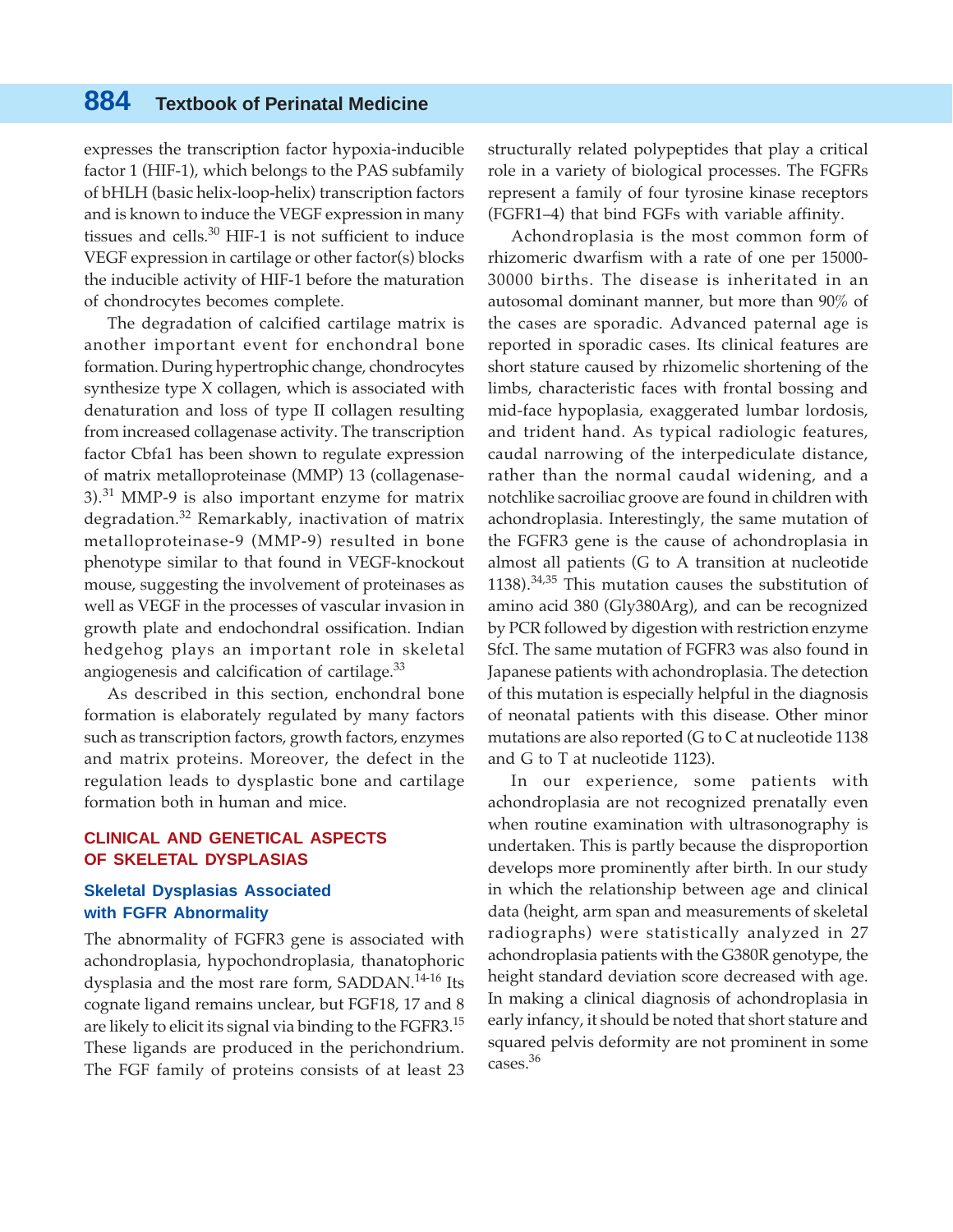To treat the short stature of patients with achondroplasia, recombinant human growth hormone (GH) has been administered. First-year response is typically a 2-3 cm increase in growth velocity in prepubertal children.<sup>37</sup> However, the effect of GH treatment on the final adult height is not conclusive so far. GH treatment, at least in the prepubertal period, seems to influence degree of disproportion. The activating mutation of FGFR3 promotes apoptosis of chondrocytes. Insulin-like growth factor (IGF)-I, which is a mediator of GH, may reduce apoptosis of chondrocytes expressing mutated FGFR3.<sup>38</sup> More recently, it has been reported that ctype natriuretic peptide is effective to prevent shortening of long bones in the mice model for achondroplasia.<sup>39</sup>

Achondroplasia can be associated with respiratory difficulty in early infancy and childhood, although the degree of the difficulty is usually not so severe. One of the respiratory difficulties is manifested as sleep apnea syndrome.<sup>40, 41</sup> Although a large scale study on sleep apnea syndrome in achondroplasia is lacking, but approximately 30% patients with achondroplasia suffer from sleep anpea syndrome. In serious situation, sleep apnea syndrome leads to hypoxia, pulmonary hypertension, heart failure and sudden death. The causes of sleep apnea syndrome in achondroplasia are both obstruction of air way and failure of central control of respiration. The obstructive sleep apnea is derived from the small oral cavity with a relatively large tongue, hypertrophy of tonsilla and adenoid as well as weakness of trachea. Neurological problems including hydrocephalus and compression of the spinal cord due to a small foramen magnum are relatively common in achondrolasia and may cause central sleep apnea syndrome. Polysomnography is used to make a diagnosis of sleep apnea syndrome. Symptomatic patients require tonsillectomy, adenoidectomy or continuous positive airway pressure therapy.

Thanatophoric dysplasia, a lethal form of dwarfism, is also caused by mutations of the FGFR3 gene. In histological analyses, the most characteristic

feature in thanatophoric dysplasia is the protrusion of perichondrium into the growth plate. The growth plate is irregular and narrow, as in other chondrodysplasias. An anomaly of the brain (abnormal fissure in the temporal lobe) is also observed. Thanatophoric dysplasia is divided into two subtypes according to the finding of the shape of the femur (I: curved femur, II: straight femur) (Fig. 63.2). A cloverleaf-like deformity of the skull is often associated with type II but may also be present in type I. The most common mutations in type I and II of thanatophoric dysplasia were reported to be Arg248Cys and Lys650Glu, respectively.

Hypochondroplasia is a relatively mild disease, manifested as short stature. The head is not affected. The spinal canal narrows in its caudal portion as is true in achondroplasia. Fingers are short, although hands are not of the trident type. Asn540Leu is reported to be the most common mutation found in this disease.

The other form in this family is called SADDAN, which stands for severe achondroplasia with developmental delay and acanthosis nigricans. The patients with SADDAN survive infancy without prolonged life-support measures. The FGFR3



**Fig. 63.2:** Two types of thanatophoric dysplasia: Thanatophoric dysplasia type 1 and 2 are characterized by telephone receiverlike bended femur and straight femur, respectively as x-ray figures are shown in the bottom. Cloverleaf skull is often associated with type 2 and sometimes with type1.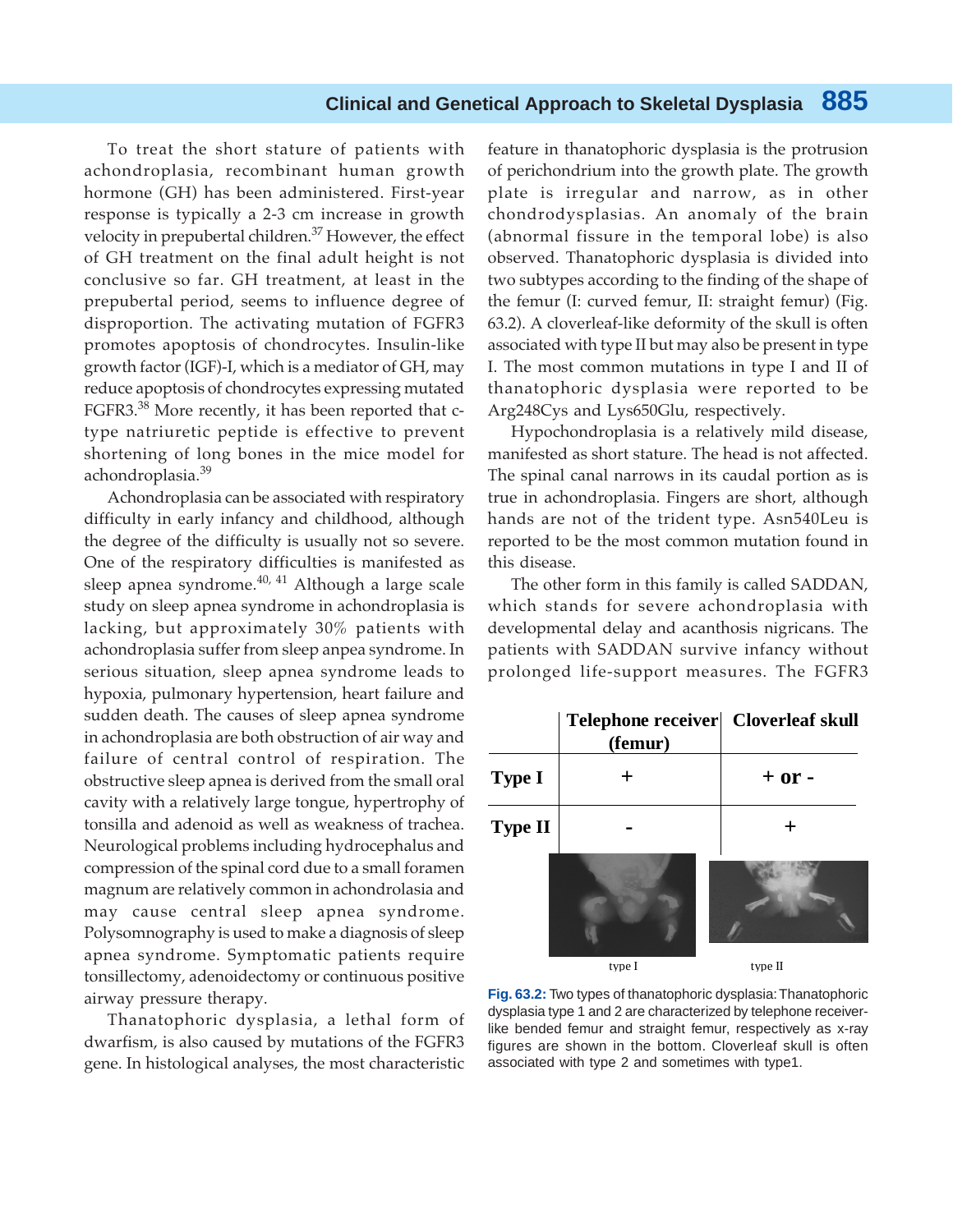mutation (A1949T, Lys650Met) occurs at the nucleotide adjacent to the TD type II (TD2) mutation (A1948G: Lys650Glu) and results in a different amino acid substitution in the kinase domain activation loop.

All these disorders are autosomally dominant, mainly sporadic, and are caused by gain-of-function mutations, leading to a constitutively active FGFR3. The degree of activation of FGFR3 correlates well with the severity of the chondrodysplasia; the mutated FGFR3 found in thanatophoric dysplasia is the most activated form. This relationship provides the first evidence for negative regulation of chondrogenesis by FGFR3. Several animal models have established that FGFR3 negatively regulates chondrocyte proliferation. MAPK is a major downstream effecter of FGFR3 activity. Indeed, chondrocytes expressing a constitutively active form of MEK, the MAPK activator, present an achondroplasia phenotype similar to that observed with constitutively active FGFR3. Conversely, blockade of MAPK activation rescues achondroplasia obtained with constitutively active FGFR3. In addition, it has been shown that FGFR3 represses chondrocyte proliferation through activation of the transcription factor STAT1 by a yet unknown mechanism.

#### **Collagenopathy**

Type I collagen is the most abundant protein in bone. This type of collagen is synthesized as the heterotrimer of procollagens a1(I) and a2(I). Heterozygous mutations in the two genes for procollagen a1(I) and a2(I). (*COL1A1* and *COL1A2*) have been found in patients with osteogenesis imperfecta (MIM 166200, 166210, 166220, 166230).<sup>42,</sup>  $43$  These mutations cause a change either in the structure of the protein or in the number of collagen molecules made. The severe forms of osteogenesis imperfecta are reported to have a glycine substitution within the Gly-X-Y amino acid repeat. Mutated collagens interfere with the formation of collagen fibrils. In contrast, null mutations of *COL1A1* cause the mild form of osteogenesis imperfecta.<sup>44</sup>

Osteogenesis imperfecta is characterized by low bone mineral density with fragility, and frequent bone fracture leads to deformity of long bones and chronic bone pain. It was classified into four forms by Sillence et al.<sup>45</sup>: a dominant form with blue sclerae, type I; a perinatally lethal OI syndrome, type II; a progressively deforming form with normal sclerae, type III; and a dominant form with normal sclerae, type IV. However, Type IV is rather heterogeneous and includes patients with a moderate to severe disease who do not fit types I or III. Thus, other types of OI (V, VI, and VII) without identifiable collagen type I mutations have been recently described. $43$ 

There is no curative treatment for osteogenesis imperfecta. However, the therapy using pamidronate, a derivative of bisphosphonate, has recently developed and successfully alleviated symptoms in children with OI. In short, cyclic intravenous administration of pamidronate improved bone mineral density and reduced the frequency of bone fracture. However, there are few studies reporting the outcome measures of bisphosphonate therapy in children with OI. Glorieux et al. observed that in patients with severe osteogenesis imperfecta aged 3 to 16 years, intravenous pamidronate (mean annual dose 6.8 mg/kg) increased lumbar vertebral bone mineral density (BMD) by an average of 42% per year.<sup>46</sup> The same group also demonstrated that in children with OI types III or IV less than 2 years of age, a 12-month treatment with pamidronate at a mean dose of 12.4 mg/kg increased lumbar vertebral BMD by 86 to 227%. Recently, Astrom and Soderhall reported that monthly infusions of pamidronate for 2 to 9 years resulted in gradual increase in total body and lumbar spine bone density in children with  $OL^{47}$ 

As another novel treatment for patients with severe osteogenesis imperfecta, transplantation of bone marrow cells containing adult mesenchymal stem cells has been attempted.<sup>48</sup> Mesenchymal stem cells can differentiate into multiple cell types present in several tissues, including bone, fat, cartilage, and muscle, making them ideal candidates for cell-based therapies. More recently, mesenchymal cell therapy using isolated mesenchymal stem cells has been reported.<sup>49</sup> In the report, donor marrow-derived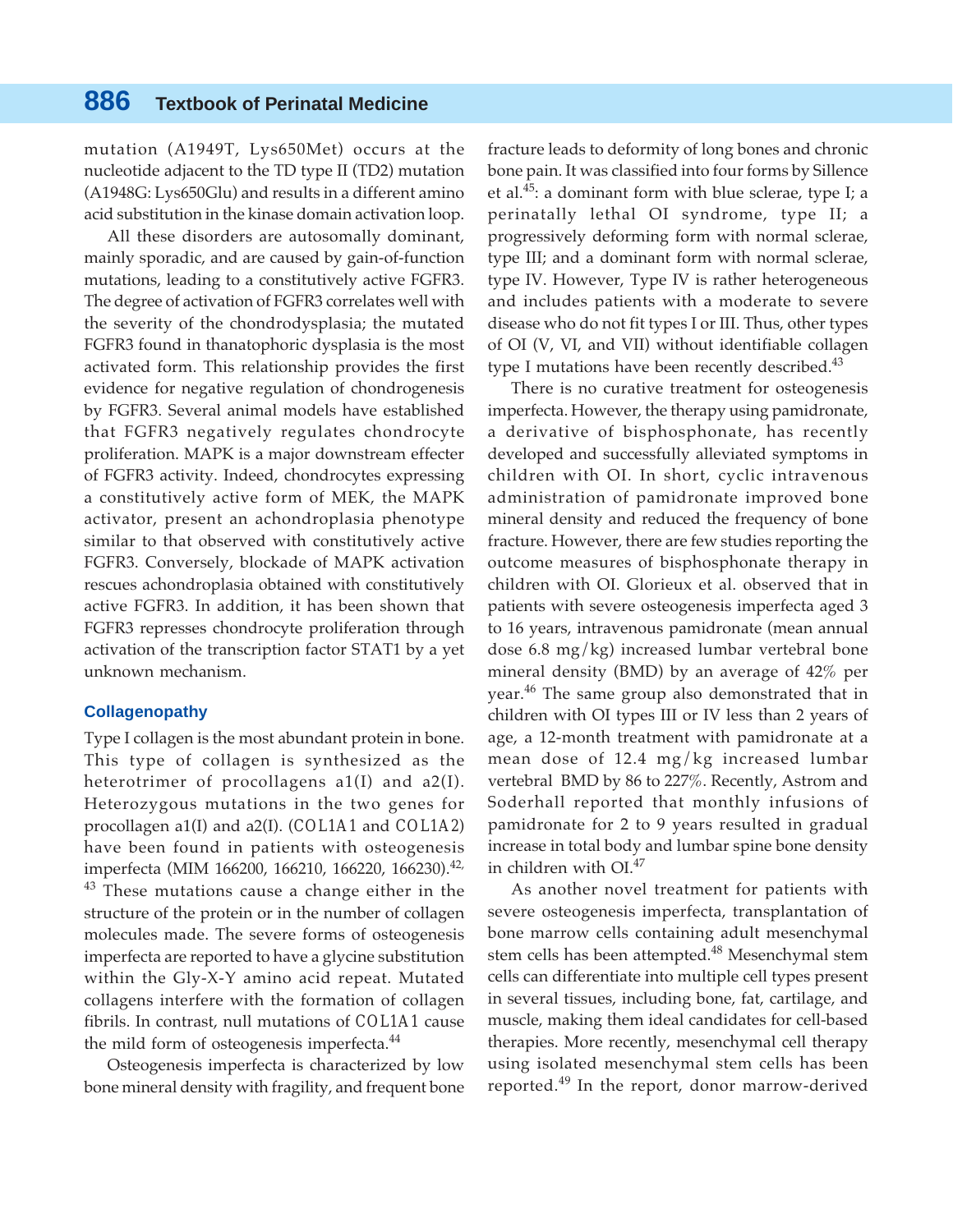mesenchymal cells were administrated to treat six children who had undergone standard bone marrow transplantation for severe osteogenesis imperfecta. Five of six patients showed engraftment in one or more sites, including bone, skin, and marrow stroma, and had an acceleration of growth velocity during the first 6 months post-infusion.

Adult stem cells can be used after the *ex vivo* genetic manipulation to correct genetical disorders. For osteogenesis imperfecta, one study in which adeno-associated viral vectors were used to disrupt dominant-negative mutant *COL1A1* collagen genes in mesenchymal stem cells from patients with a severe form of osteogenesis imperfecta was reported. $50$  It seems that the gene was successfully targeted in adult human stem cells.

Collagen type II, IX, X and XI are expressed in the cartilaginous tissue. Collagen type II specific to cartilage matrix is synthesized as the homotrimer of collagen *a*1(II). Mutations in the single gene for type II procollagen have been found in patients with type II achondrogenesis (MIM 200610)-hypochondrogenesis, spondyloepiphyseal dysplasia (MIM 183900), Kniest dysplasia (MIM 156550) and Stickler (hereditary arthro-ophthalmopathy) syndrome (MIM 108300).<sup>51</sup> The platyspondylic lethal skeletal dysplasias (PLSD), Torrance type (MIM 151210) was found to be caused by *COL2A1* mutations.52 The platyspondylic lethal skeletal dysplasias is a heterogeneous group of chondrodysplasias characterized by severe platyspondyly and shortening of limbs. Interestingly, the most common form of PLSD is thanatophoric dysplasia (TD), which is caused by mutations in the *FGFR3* as described previously.

Type X collagen is a homotrimeric, short-chain, nonfibrillar extracellular matrix component. The expression of type X collagen is restricted to hypertrophic chondrocytes. The mutation in the *COL10A1* is associated with Schmid metaphyseal chondrodysplasia (MIM 156500).<sup>53</sup> It is reported that Stickler syndrome type 2 with a different vitreoretinal phenotype from that of type 1 is caused by a

mutation in the *COL11A1* (MIM 604841). Multiple epiphyseal dysplasia (MIM 132400) is caused by a mutation in the *COL9A1* or the *COMP* gene.54, 55 The *COMP* gene is also responsible for pseucoachondroplasia (MIM 177170), which is one of the most frequent skeletal dysplasias and resembles achondroplasia except for head and face.<sup>55</sup>

#### **Other Chondrodysplasias**

The chondrodysplastic disease, achondrogenesis is characterized by severely impaired chondrogenesis with extremely short limbs and narrow thorax, leading to the perinatal death of patients with this disease. Fetal hydrops and hydroamnios are also associated with achondrogenesis. Although achondrogenesis has been subtyped in several ways, the definition reported by Borochowitz et al., based on detailed analyses of clinical, radiological and morphological studies, seems to have received consensus: type I (MIM 200600) A (Houston-Harris), IB (Fraccaro) and type II (Langer-Saldino, MIM 200610). A histological analysis of cartilaginous tissue is very helpful, especially to make the diagnosis of achondrogenesis type IB.<sup>56</sup> Achondrogenesis type IB is caused by the mutations of the diastrophic dysplasia (*DTDST*) gene.<sup>57</sup>

The *DTDST* gene encodes a sulfate transporter, which is required for the synthesis of sulfated proteoglycans in cartilage with other name, *SLC26A2*. 58 It is not surprising that defects of this gene result in a chondrodysplasia phenotype, although the precise mechanism whereby the impaired sulfation of proteoglycans causes abnormal enchondral ossification remains to be elucidated. Several mutations of the *DTDST* gene were reported in patients with achondrogenesis type IB, the most severe form, atelosteogenesis type II or neonatal osseous dysplasia (MIM 256050), an intermediate form and the mildest form of the diseases, diastrophic dysplasia (MIM 222600). The recessive multiple epiphyseal dysplasia (MIM 226900) is also caused by the mutations of *DTDST*. Homozygous mutant mice for the gene were characterized by growth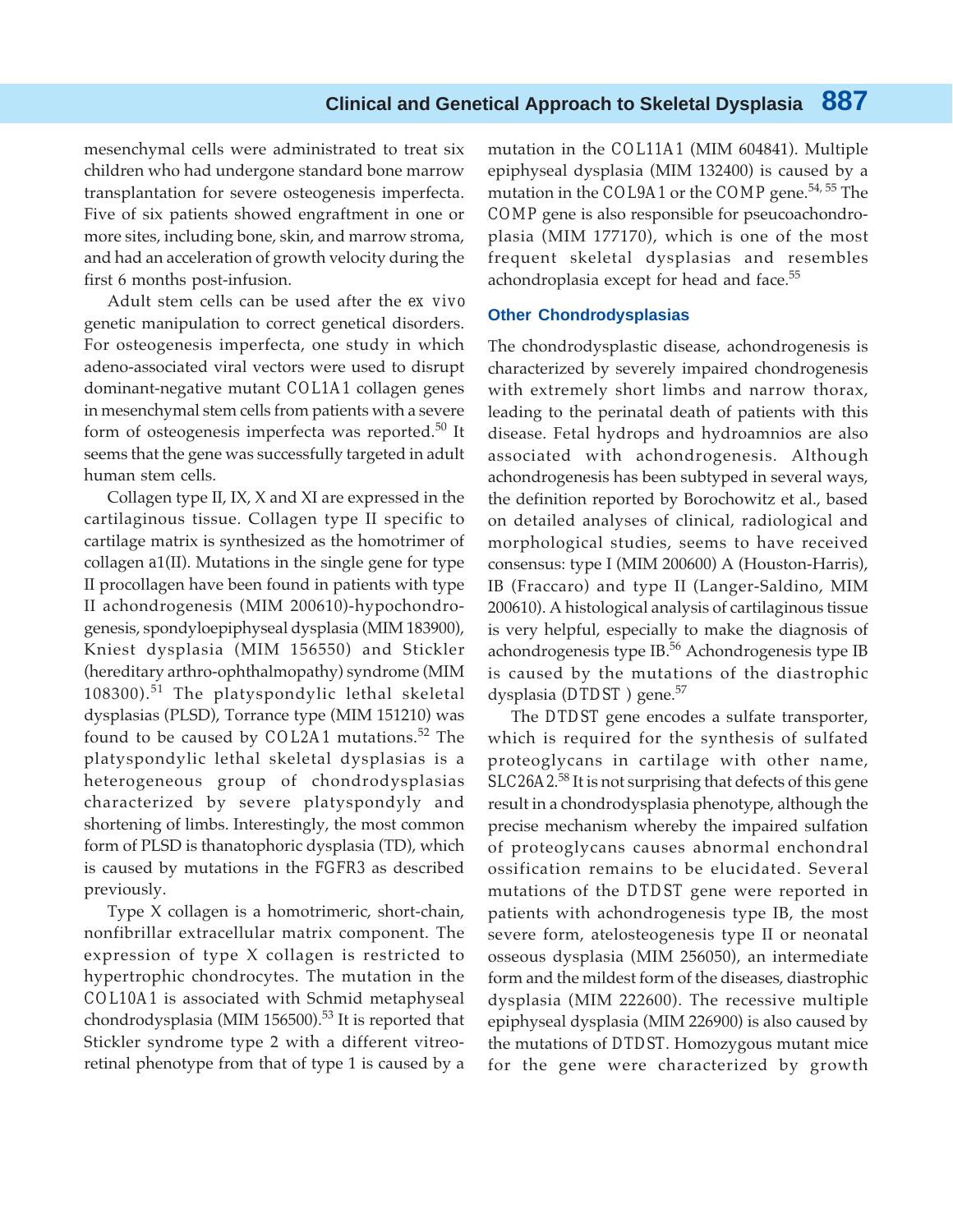retardation, skeletal dysplasia and joint contractures, thereby recapitulating the essential aspects of the diastrophic dysplasia phenotype in man. The skeletal phenotype included reduced toluidine blue staining of cartilage, chondrocytes of irregular size, delay in the formation of the secondary ossification center and osteoporosis of long bones.

The cartilage hair hypoplasia (CHH, MIM 250250) or spondylometaphseal dysplasia McKusick type is characterized by disproportionate short stature, hypoplastic hair, ligamentous laxity, defective immunity, hypoplastic anemia, and neuronal dysplasia of the intestine (Hirschsprung disease). CHH was found to be caused by mutations in the ribonuclease mitochondrial RNA processing gene (*RMRP*).59 The untranslated *RMRP* gene encodes the RNA component of a ribonucleoprotein endoribonuclease. Normally the RNase MRP complex is involved in multiple cellular and mitochondrial functions.

The difference between the Japanese and other ethnic groups is remarkable in terms of the mutations and polymorphisms in *RMRP* gene. Four novel mutations were reported in two patients with typical and atypical CHH. $^{60}$  A patient with typical CHH had a 17-bp duplication at  $+3$  and a de novo  $182G > A$ . The other patient with atypical CHH had a 17-bp insertion at -20 and a  $218A > G$ .

The X-linked spondyloepiphyseal dysplasia tarda (SEDT; MIM 313400) has the features consisting of disproportionately short trunk, short stature, characteristic radiological findings of the spine (posterior hump, end plate sclerosis, and disc space narrowing) and the hips (short and thick femoral necks), and positive family history. The linkage analyses revealed that the *SEDL* gene on X chromosome is responsible for the disease. $61$  The *SEDL* gene product, known as sedlin is a 140 aminoacid protein with a putative role in endoplasmic reticulum-to-Golgi transport. However, function of sedlin in bone and mineral metabolism remains to be characterized.

Leri-Weill dyschondrosteosis (LWD) (OMIM127300) is caused by the haploinsufficiency of the short stature homeobox-containing (*SHOX*) gene.<sup>62, 63</sup> LWD is an autosomal dominant form of mesomeric dysplasia first described by Leri and Weill in 1929. Patients with this condition demonstrate short stature due to shortening of the lower legs and Madelung deformity of the forearm. The abnormality of the *SHOX* also causes Turner skeletal features and a certain proportion of idiopathic short stature. The *SHOX* gene was cloned from the pseudoautosomal region of the sex chromosome (Xp22 and Yp11.3) and affects the adult height. It is exclusively expressed in the first and second pharyngeal arches and in the developing distal limb bones of the human embryo. The expression of SHOX is in the hypertrophic zone and less intensely in proliferating zone in growth plate. Although the function of SHOX in growth plate is to be elucidated, it may be involved in the fusion of growth plate and affect the growth at the pubertal stage.

#### **Abnormality in PTH/PTHrP Receptor or G Protein**

The family of G protein has many members, and Gsa is the representative protein which has been shown to cause bone diseases. $^{64}$  G protein is a signal effector molecule, typically forming heterotrimeric guanine nucleotide-binding proteins. Mutations in Gsa protein are divided into two groups, gain of function mutation and loss of function one. McCune-Albright syndrome and Albright osteodystrophy combined with pseudohypoparathyroidism are the diseases caused by these mutations, respectively.<sup>65</sup>

The PTH/PTHrP receptor is a G protein-coupled membrane-bound receptor and its best-characterized second messenger is cAMP. Although cAMP activates protein kinase A (PKA) as a downstream of PTHrP receptor, but it is still not clear what molecules responsible for delay of chondrocytes maturation serve as the substrates of PKA. In the growth plate, the PTH/PTHrP receptor mRNA is expressed in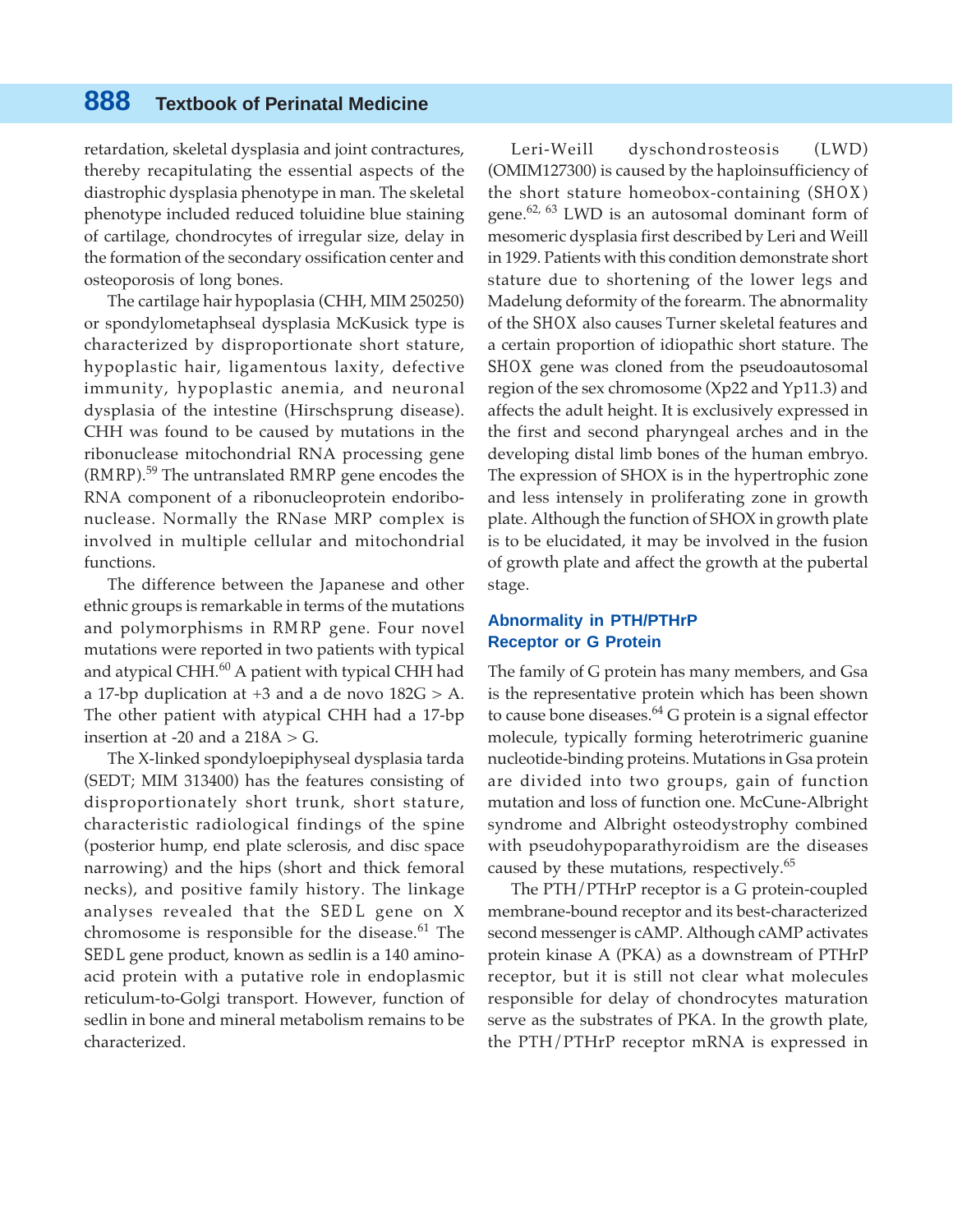prehypertrophic chondrocytes at higher levels. The critical role of the PTH/PTHrP receptor in endochondral bone development is highlighted by the discovery that two rare forms of chondrodysplasias, Blomstrand lethal chondrodysplasia (MIM 215045) and Jansen's metaphyseal chondrodysplasia (MIM 156400) are caused by mutations of this receptor. Blomstrand lethal chondrodysplasia is caused by inactivating mutations of the PTH/PTHrP receptor, while the mutated receptors found in Jansen's metaphyseal chondrodysplasia are constitutively active. $^{66, 67}$  The former disease is characterized by prenatal lethality, premature and abnormal bone mineralization and ossification, and shortened limbs. Endochondral bone formation is markedly advanced in fetuses with Blomstrand chondrodysplasia, and the columnar proliferative layer in the mutant growth plate is virtually absent. The disease appears to have an autosomal recessive pattern of inheritance. Jansen's metaphyseal chondrodysplasia is an autosomal dominant disorder characterized by short-limbed dwarfism secondary to severe abnormalities of the growth plate and hypercalcemia. The laboratory findings in patients with Jansen's metaphyseal chondrodysplasia are reminiscent of primary hyperparathyroidism. According to the original report, the genomic DNA from 10 JMC patients has been examined: seven patients had the H223R heterozygous nucleotide exchange, and three patients had distinct heterozygous mutations in the PTH/ PTHrP receptor (T410P, T410R, and I458R).

When chondrocytes are forced to express either PTHrP or an activated form of its receptor, cartilage maturation is dramatically inhibited and bone formation delayed. Mice lacking either PTHrP or its receptor, in contrast, exhibit dwarfism of their long bones due to premature chondrocyte maturation. Therefore, PTHrP signaling negatively regulates the switch from a proliferative immature chondrocyte to a post-proliferative mature hypertrophic chondrocyte.

More recently, a heterozygous missense mutation Arg150Cys has been identified in the PTH/PTHrP receptor gene of two patients with enchondromatosis

or Ollier and Maffucci diseases (MIM 166000). Enchondromas are common benign cartilage tumors of bone that can occur as solitary lesions or, in enchondromatosis, multiple lesions. This type of mutated receptor is constitutively active *in vitro*. However, others reported that no mutations of the PTH/PTHrP receptor gene found in patients with enchondromatosis.

Pseudohypoparathyroidism, especially type Ia, is associated with the loss of function-type mutations in the Gsa gene (*GNAS1*).<sup>65</sup> In patients with the disease, no response to PTH is observed in the excretion of phosphate and cAMP. In contrast to McCune-Albright syndrome, the mutations are scattered along the entire gene, including missense mutations and deletions. This disease is inherited in a dominant fashion, and the mutation is found in a single allele. Albright hereditary osteodystrophy (AHO), which consists of short stature, shortening of the fourth and fifth metacarpals, round face, obesity and ectopic calcification is associated with pseudohypoparathyroidism type Ia (MIM 103580). Since the *GNAS1* gene is an imprinted gene, the transmission of the disease to the next generation is characteristic. Maternal transmission of Gsa mutations leads to AHO associated with resistance to parathyroid hormone (pseudohypoparathyroidism type Ia), while paternal transmission leads only to the AHO phenotype (pseudopseudohypoparathyroidism). Pseudohypoparathyroidism type Ib (MIM 603233) has the resistance to PTH only in kidney, and a region responsible for the disease is also associated with the *GNAS1* locus. PHP-Ib is caused by heterozygous mutations disrupting a long-range imprinting control element. Recently, deletions that remove the differentially methylated region encompassing exon NESP55 and exons 3 and 4 of the antisense transcript, those are located near *GNAS1* region. Thus, it is confirmed that epigenetic defects in the imprinted *GNAS1* cluster are associated with pseudohypoparathyroidism type Ib.<sup>68</sup>

McCune-Albright syndrome is characterized by three major symptoms, café au lait pigmentation,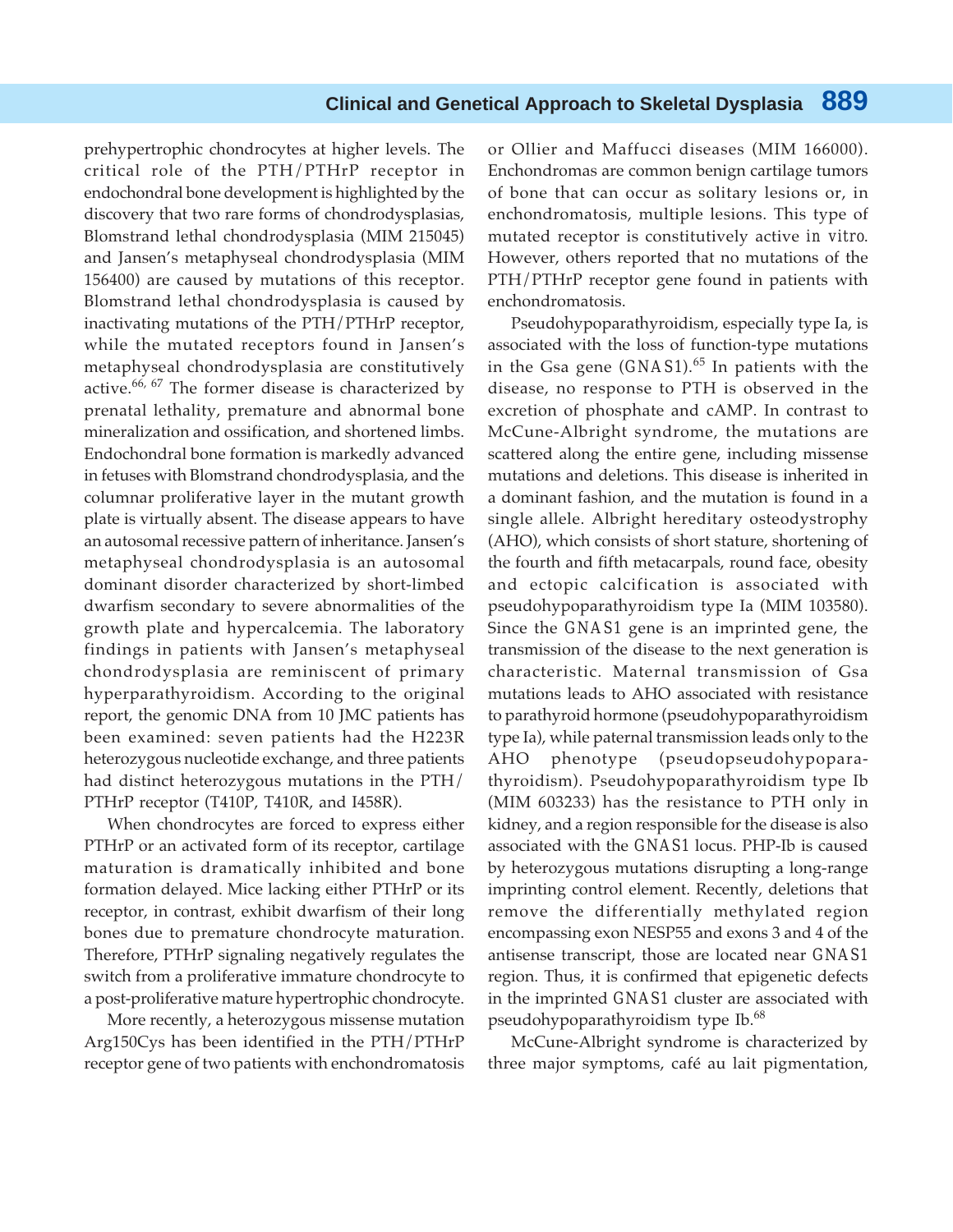multiple fibrous dysplasia and endocrine disorders including precocious puberty, hyperthyroidism, autonomous adrenal hyperplasia and growth hormone secreting pituitary adenoma. This syndrome is caused by the somatic mutation in the *GNAS1*gene, leading to elevated levels of cyclic AMP in cells. This gene has a hot spot of mutation at Arg of codon 201 (Arg201His or Arg201Cys).<sup>69</sup> Since these mutations are somatic, mosaicism for a mutation in the *GNAS1* gene is found in patients with McCune-Albright syndrome. Cells obtained from the lesions with fibrous dysplasia secreted a significant amount of interleukin (IL)-6 and exhibited an impaired response of IL-6 secretion to IL-1 in patients with McCune-Albright syndrome.<sup>70</sup> In response to the elevation of cAMP, IL-6 is produced perhaps through the cAMP response element of the IL-6 gene promoter. Fibrous dysplasia is a focal and benign fibrous bone lesions, which is caused by the activating mutation in the *GNAS1*gene. Hypophosphatemic rickets is sometimes observed as a complication of McCune-Albright syndrome. Two hypotheses have been put forward to explain the pathogenesis of hypophosphatemic rickets associated with McCune-Albright syndrome. One of them supposes the hypersensitivity to PTH in the renal tubules due to the mutation in the *GNAS1*gene, based on the inhibitory effect of PTH via cAMP on phosphate transport in the kidney. The other hypothesizes humoral factor(s) from the bone lesions which inhibit(s) phosphate reabsorption. In fact, Riminucci et al. recently reported the elevated plasma FGF-23 levels in patients with McCune-Albright syndrome. $71$ 

#### **Hypophosphatasia**

Hypophosphatasia (MIM 146300, 171760, 241500, 241510) is characterized by the hypomineralization of bone associated with the impaired activity of tissuenonspecific alkaline phosphatase (TNSALP).<sup>72</sup> Hypophosphatasia has diverse phenotypes, and is usually classified into five subtypes based on the age of onset and clinical features; perinatal, infantile, childhood, adult type, and odontohypophos-

phatasia.73 The severity of the disease is generally well correlated with the onset of the disease, except for odontohypophosphatasia, where only the teeth are affected. The patients with the perinatal type of hypophosphatasia almost always die around birth due to impaired development of the lung and the severe hypomineralization of their bones. However, the classification of these subgroups is not definite, and there is diversity in the phenotype which forms so-called spectrum. For example, we have previously reported a patient who achieved long-term survival without respiratory failure in spite of having fetal onset.<sup>74</sup> Since these patients survive longer despite their fetal onset, we should pay more attention to take care of them and to genetic counseling. The presence of such a case may depend on the development of a diagnosis procedure or on the specificity of the genotype. However, this benign form of hypophosphatasia found in the Japanese patients is surmised to be associated with a specific mutation, F310L, whose product retained approximately 70% of its enzymatic activity. The relatively high activity of the mutant enzyme may contribute to this relatively mild form. On the other hand, mutations found in the severe form of the disease do not tend to be associated with restricted positions, although the threedimensional model study showed that most of the severe missense mutations were localized in crucial domains, such as the active site.<sup>75</sup> Elucidation of the molecular heterogeneity underlying hypophosphatasia may contribute to our understanding of the clinical heterogeneity observed in hypophosphatasia and the improvement of treatment, especially in patients with severe forms of hypophosphatasia.

The patients with the classical perinatal form of hypophosphatasia almost always die in utero or the neonatal period. Therefore, the perinatal form is a synonym for the lethal form. The second most severe form, the infantile type of the disease, is still associated with high mortality because of the impairment of respiratory function and hypercalcemia.<sup>76</sup> The patients with other types of hypophosphatasia usually do not suffer from lifethreatening complications.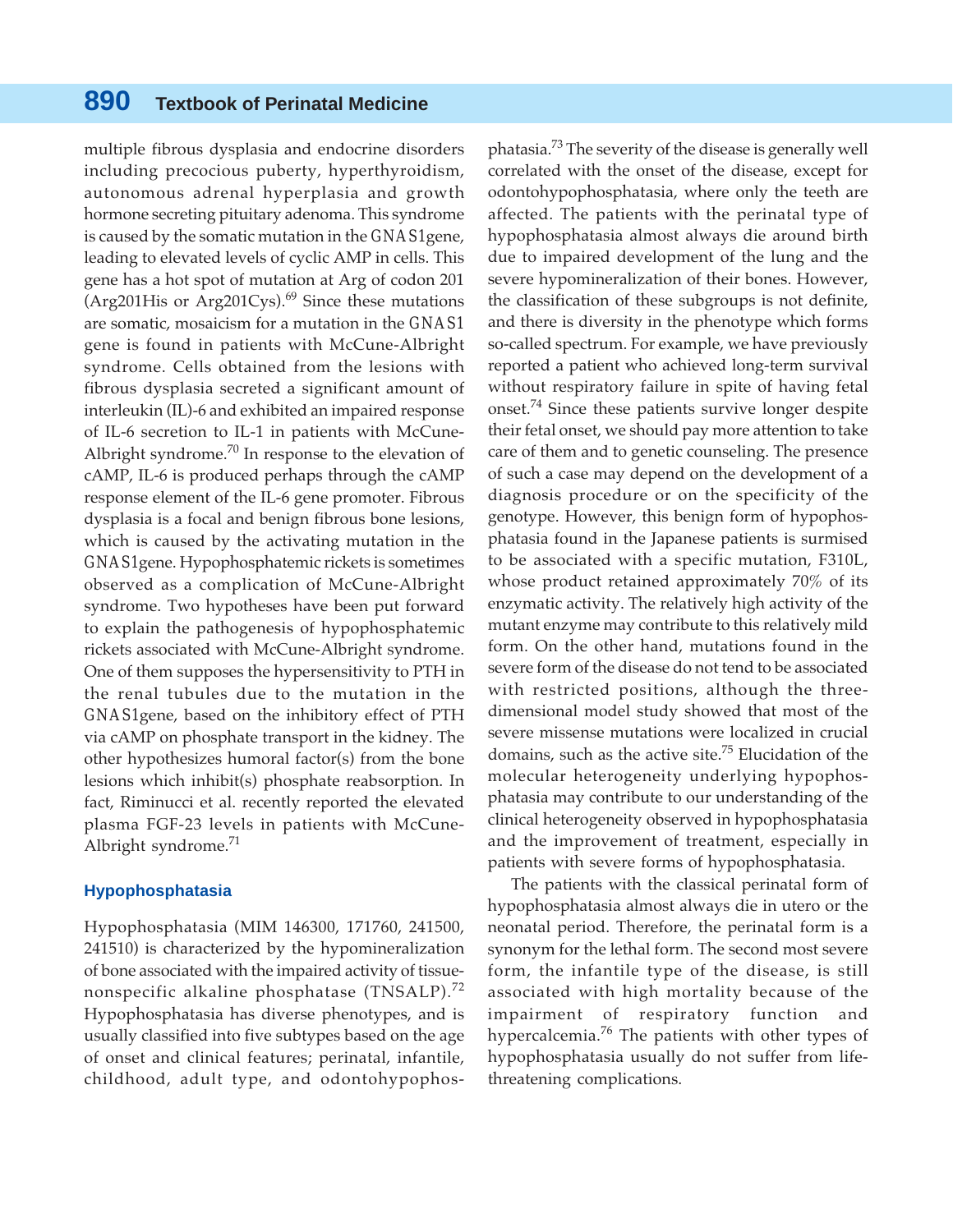To date, more than a hundred mutations have been reported in the TNSALP gene in patients with hypophosphatasia, mainly in Caucasians and Japanese.<sup>77</sup> However, the mutations are scattered in the whole coding region, and only a few mutations have been recognized to occur frequently in the gene. Moreover, although the relationship between the clinical features and the mutation of the corresponding gene has also been analyzed, only a few reports detected the positive correlation between the mutations and severity.<sup>75</sup> The mutations responsible for mild hypophosphatasia may not cause a complete loss of ALP function, suggested by several reconstruction experiments in which mutated ALP activity was examined.

Although hypophosphatasia is usually inherited in an autosomal recessive manner, autosomal dominant inheritance is also recognized in some families with the mild form of the disease. Interestingly, the mutations in those families have been reported to show the dominant negative effect on the wild-type ALP activity, as one of the remarkable results of the recent progress in molecular biology.<sup>78</sup>

The mechanism for which the defect of ALP activity causes hypomineralization is not fully understood. There are three main assumptions for the role of ALP in mineralization process. First, ALP increases local phosphate concentration, leading to the acceleration of mineralization. Second, ALP decreases the concentration of local pyrophosphate, a substrate of ALP and an inhibitor of mineralization. Finally, ALP controls gene expression including osteopontin through the increase in intracellular phosphate concentration and affects the mineralization.

In patients with the infantile form of hypophosphatasia, bone marrow cell transplantation was tried to avoid the expected poor prognosis.<sup>79</sup> The patient was given T-cell-depleted, haplo-identical marrow from her healthy sister. Chimerism in peripheral blood and bone marrow became 100% donor. The patient survived and some clinical improvement was observed. More experience with transplantation of bone marrow or mesenchymal stem

cells is necessary before the cell-based therapy becomes standard as treatment of severe hypophosphatasia.

#### **Craniometaphyseal Dysplasia**

Craniometaphyseal dysplasia (MIM 123000) is a genetic syndrome characterized by the sclerotic change of cranial and tubular bones that commonly present at a young age, often with facial abnormalities and otolaryngologic manifestations such as a conductive hearing loss. Craniometaphyseal dysplasia is defective in ANK, the pyrophosphate transporter. $80$  Thus, this disease supports the inhibitory role of pyrophosphate in mineralization.

#### **Diseases with High or Low Bone Mineral Density**

Bone mineral density is determined by both genetic and environmental factors. The genetical approach has shown that multiple genes have effects on bone mineral density. Recent developments in molecular genetics and genomics have dramatically increased a power to identify genes which affect bone mineral density. The sclerosing bone dysplasias can be classified into two groups such as increased trabecular bone density (osteosclerosis) and a cortical bone thickening (hyperostosis). There are several diseases which belong to sclerosing bone dysplasias, e.g., osteopetrosis, pycnodysostosis and osteopoikilosis.

Osteopetrosis characterized by a marked increase in bone mass is a heterogeneous disorder of the skeleton in several animal species. $81$  In humans, the disease is inherited as either an autosomal dominant or autosomal recessive trait. The autosomal dominant form exhibits mild symptoms only in adults (McKusick MIM 166600). The autosomal recessive form consists of three types; a mild type (MIM 259710), a lethal type (MIM 259720) which is rare, and infantile malignant osteopetrosis (MIM 259700) characterized by severe symptoms such as diffuse osteosclerosis of all bones, extramedullary hematopoiesis associated with bone marrow failure, and sensorineurogenic impairment in infancy. It is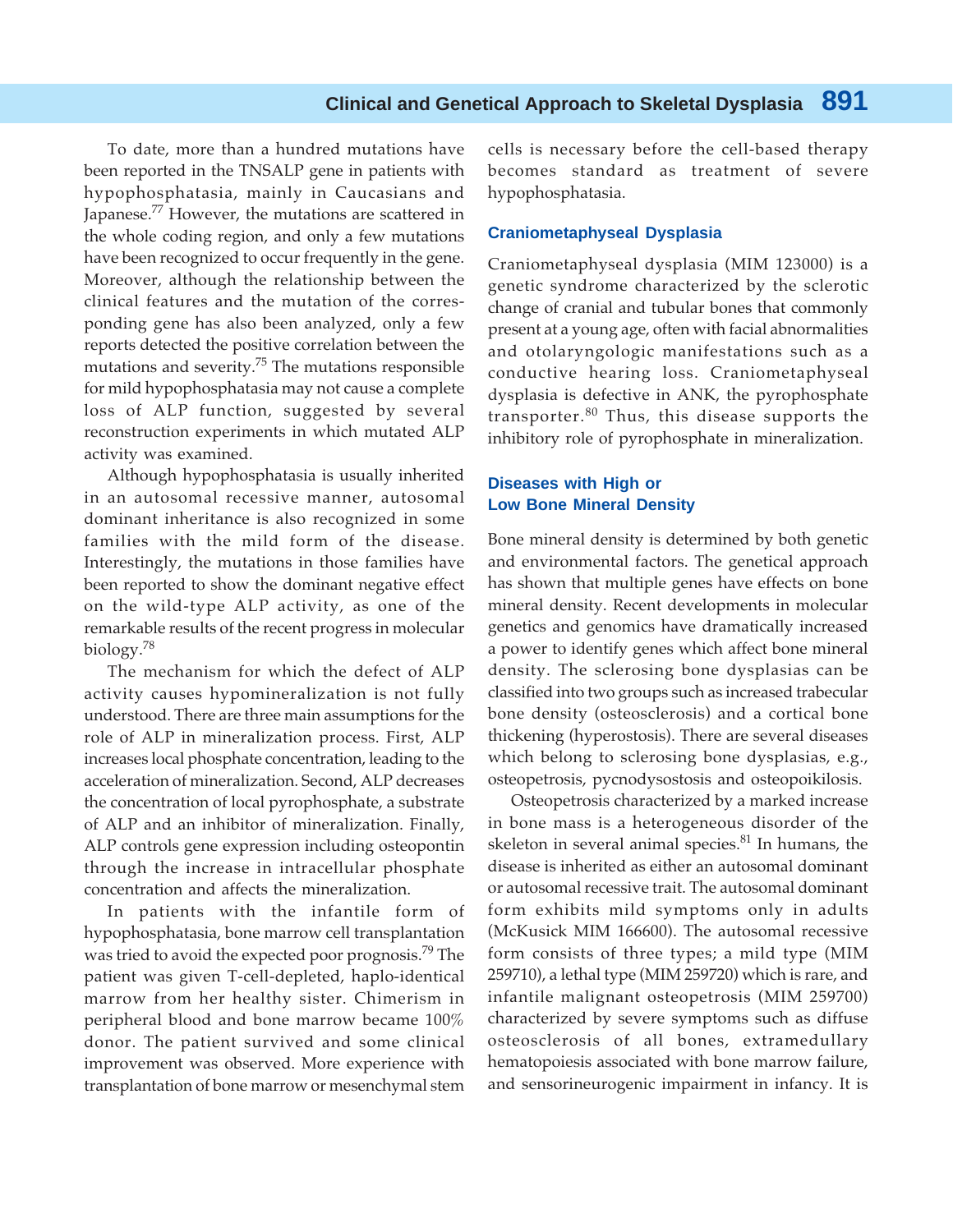caused by defects in bone resorption by osteoclasts, resulting in increased bone mass and narrowing of the bone marrow cavity. Impaired bone resorption, as seen in the various forms of autosomal recessive osteopetrosis (MIM 259700), can be due to mutations in a subunit of the vacuolar H+ pump (*TCIRG1* gene) or to mutations in the chloride channel *CLCN7* gene in human.82, 83 Another form of osteopetrosis is caused by carbonic anhydrase II deficiency, and associated with renal tubular acidosis and cerebral calcification (MIM 259730).84 Very recently, mutation in the *GL* gene, the gene responsible for spontaneous mouse gray-lethal whose phenotype is a coat color defect and severe autosomal recessive form of osteopetrosis, leads to severe recessive osteopetrosis in human.<sup>85</sup> Xlinked recessive anhidrotic ectodermal dysplasia with immunodeficiency, osteopetrosis and lymphoedema (OL-EDA-ID, MIM300301) is caused by hypomorphic mutations in NEMO, the regulatory subunit of the IKK (IkappaB kinase) complex encoded in the *IKBKG* gene.86 Germline loss-of-function mutations in *IKBKG* are lethal in male fetuses.

Hematopoietic stem cell transplantation seems to be the most effective and rational therapy for malignant osteopetrosis at the moment, because it provides normal osteoclast precursors.<sup>87</sup> However, several kinds of treatment including high dose of active vitamin D and long-term therapy with interferon gamma (IFN-g), also have been reported to be effective.

Cathepsin K has been cloned as an osteoclastspecific cysteine protease. The abnormalities in this gene were reported in patients with pycnodysostosis (MIM 265800).<sup>88</sup> The characteristic features of this disease are disproportionate short stature, frontoccipital prominence, high-arched palate, proptosis, a pointed nose and sclerotic bones.

In addition to impaired bone resorption, increased bone formation can result in sclerosing bone disorders. Recently, it is reported that the increased TGF-b signaling results in Camurati-Engelmann disease (MIM 131300).<sup>89</sup> The increased bone formation in sclerosteosis (SOST MIM 269500)<sup>90</sup> and in Van Buchem disease (MIM 239100) turned out to be due to loss-of-function mutations of the *SOST* gene, most likely increasing bone morphogenetic protein signaling. In addition, osteoprotegerin and receptor activator of NF kappa B (RANK), whose gene is TNFRSF11A, are responsible for juvenile Paget's disease and familial expansile osteolysis. $91, 92$ 

Infantile cortical hyperostosis (Caffey disease, MIM114000) is characterized by radiological evidence of cortical hyperostosis, soft tissue swellings, fever and irritability.<sup>93</sup> Caffey disease was first reported in 1945 by Caffey and Silverman. Its principle features include acute inflammatory manifestations and the early onset time, usually in the first year of life. The cause of the disease remains unclear and the disease is self-limiting.

Further, it was recently shown that the gene encoding the low-density lipoprotein receptor related protein 5 (LRP5) is one of the regulators of peak bone mass in vertebrates.<sup>94</sup> The autosomal recessive osteoporosis pseudoglioma syndrome (MIM 259770), a disorder causing both skeletal and eye abnormalities, is due to inactivating mutations in the LRP5 gene.<sup>95</sup> Besides the neonatal blindness, children with OPPG have a very low bone mass and are very sensitive to fractures and skeletal deformities. The disease is not caused by abnormal collagen matrix, and this differentiates it from the severe osteogenesis imperfecta, although it shares similar phenotype with osteogenesis imperfecta. Of interest, obligate carriers of OPPG mutations show an increased incidence for osteoporotic fractures, indicating a dominant effect of this gene on bone mass. Targeted disruption of the *LRP5* gene in mice also produces osteoporosis postnatally. On the other hand, in a family that includes phenotypically normal individuals with exceptionally dense bones (high bone mass MIM 601884), a gain-of-function mutation (G171V) in the LRP5 gene has been described.<sup>96</sup> The same mutation was found in another kindred with other phenotypic abnormalities, such as torus palatinus and a wide, deep mandible in addition to high bone density. LRP5 acts as a coreceptor for Wnt proteins and is expressed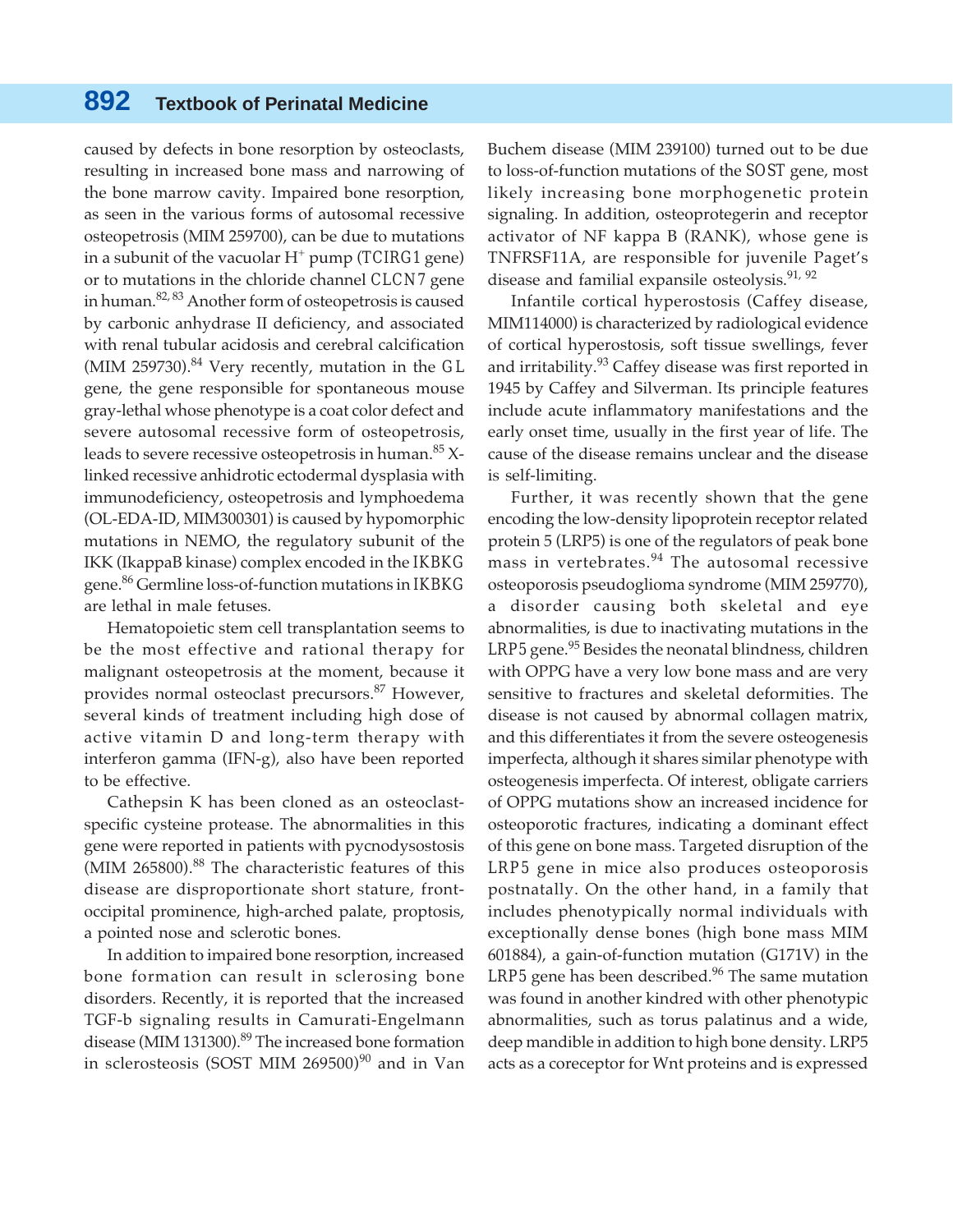in osteoblasts, where it is required for the osteoblast proliferation and functions in a Runx2-independent manner. These findings demonstrate that the LRP5 signaling pathway plays an important role in the regulation of bone mass in vertebrates.

LRP6 is another coreceptor of canonical Wnt pathway. Thus, it is interesting whether LRP6 is involved in bone metabolism, although a human disease caused by the abnormality of LRP6 has not been identified. Lrp6-null mice is embryonic lethal and not suitable for the analysis of bone metabolism. We found that a novel spontaneous mutation, *ringelschwanz* (*rs*) in the mouse is in the  $Lrp6$  gene.<sup>97</sup> While heterozygous rs animals appear normal, homozygous *rs* mutants show malformations in the vertebral column, digits and the neural tube as in *Lrp6*-null mutants, these phenotypes are less severe as compared to those in null mutants. The *rs* mutation is regarded as a hypomorphic allele of *Lrp6*. The Lrp6 dysfunction in *rs* leads to a delay in ossification at birth and to a low bone mass phenotype in adults. Thus, LRP6 is certainly involved in bone metabolism as well as LRP5.

#### **Noonan syndrome**

Noonan syndrome (MIM 163950) is an autosomal dominant disorder characterized by a variable phenotype comprising proportional short stature, congenital heart defects, and minor facial anomalies.<sup>98</sup>

The main facial findings of Noonan syndrome are hypertelorism with down-slanting palpebral fissures, ptosis, and low-set posteriorly angulated ears with a thickened helix. Cardiovascular diseases including valvular pulmonary stenosis, atrial septal defect and hypertrophic cardiomyopathy (HCM) are observed in 50%~80% of patients with Noonan syndrome. Other symptoms are webbed neck, chest deformity, mild mental retardation, cryptorchidism, feeding difficulties, bleeding diathesis, and lymphatic dysplasias. The incidence of Noonan syndrome is estimated to be between 1:1,000 and 1:2,500 live births.

Recently, heterozygous missense mutations in the *PTPN11* gene, located on chromosome 12 (12q24), have been identified in 33%~60% of affected familial or sporadic cases of Noonan syndrome.<sup>99-102</sup> The product of the *PTPN11* gene, SHP-2, is widely expressed in various tissues and is involved in several signal transduction pathways in cooperation with growth factors, cytokines, and hormones. Thus, mutations in the *PTPN11* gene could cause the wide range of clinical features in Noonan syndrome. SHP-2 is composed of two tandemly arranged src homology 2 domains, N-SH2 and C-SH2, at the amino terminus, a single central phosphatase domain (PTP) and a carboxy-terminal tail (Fig. 63.3). In steady state, N-SH2 domain binds to PTP domain and suppresses its phosphatase activity. In contrast, the binding of both domains is loose and PTP exerts its activity in





**Fig. 63.3:** The structure of the PTPN11 gene and functional domain structure of SHP-2 are illustrated in the Figure. The gene consists of 15 exons and the function domains of the SHP-2 protein comprise two tandemly arranged SH2 domains at the N terminus (N-SH2 and C-SH2) followed by a protein tyrosine phosphatase (PTP). The frequent mutations associated with Noonan syndrome are detected in Exons 3, 7 and 13 in the gene.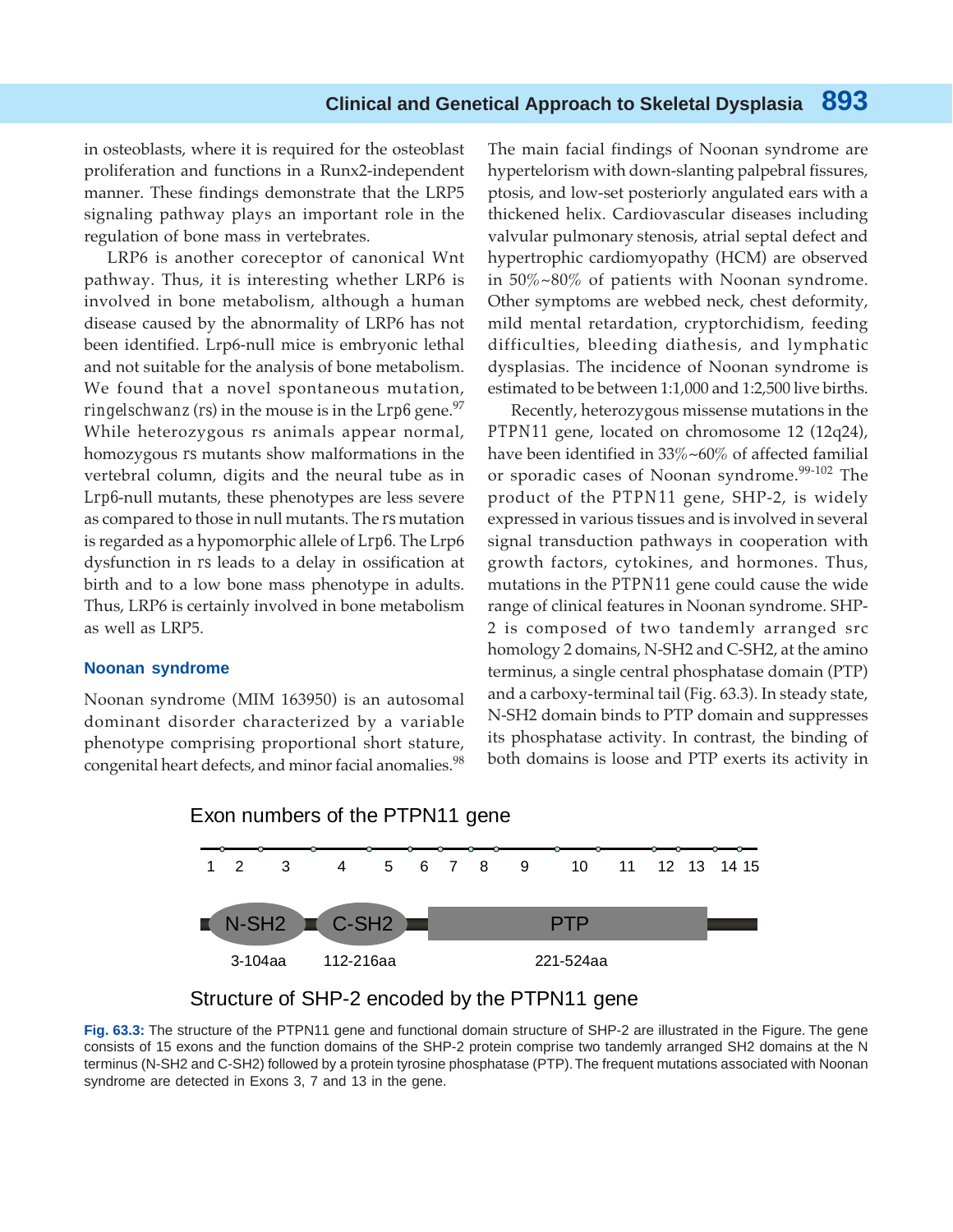mutant SHP-2 found in Noonan syndrome. In other words, gain-of-function type mutation is found in the *PTPN11* gene in patients with Noonan syndrome. The structure of the *PTPN11* gene corresponding to the functional domain structure of SHP-2 is also depicted in the Fig. 63.3. The gene consists of 15 exons. The frequent mutations are detected in Exons 3, 7 and 13 in the gene.

To date, more than 70 mutations in the *PTPN11* gene have been described. Tartaglia et al. reported patients with *PTPN11* mutations were associated with pulmonary stenosis, while those without *PTPN11* mutations were with HCM.<sup>103</sup> Two other reports support the conclusion that HCM is found more frequently in patients with Noonan syndrome without *PTPN11* mutation. However, Sarkozy et al. showed LEOPARD syndrome (MIM 151100) with HCM was highly related to the mutations in exon 7 or exon12 of the *PTPN11* gene,<sup>102</sup> suggesting that HCM could be associated with *PTPN11* mutations.

As mentioned above, SHP-2 is widely expressed in various tissues and cell types, and has been implicated in diverse signaling pathways including those initiated by growth factors, cytokines and hormones. SHP-2 has compound signaling functions. For instance, SHP-2 directly interacts with growth factor and cytokine receptors when its ligand induces rapidly tyrosine phosphorylation. It can also interact with a variety of signaling intermediates such as Grb2, and Gab1 and 2. As a PTP, SHP-2 is believed to function by dephosphorylation of its associated signaling molecules, thus diminishing local signals. However, the ultimate effect of SHP-2 in most signaling pathways is to enhance the signal transduction, for example it activates the Ras-Raf-MAP kinase cascade. In most circumstances, SHP-2 plays a positive role in transducing signals relayed from tyrosine kinase-containing receptors.<sup>103</sup>

#### **PERINATAL PERIOD**

#### **Skeletal Dysplasia, Lethal Type**

The study in the St. John Hospital in Rome reported 14 cases of constitutional osteochondrodysplasias out of 2120 cases of newborns hospitalized  $(0.66\%)$ .<sup>104</sup> Among them, 4 patients (28.27%) belong to the group considered by the European Society of Pediatric Radiology as lethal. Representative lethal types of skeletal dysplasia and the corresponding causal genes are described in the Table 63.2. The genes responsible for osteogenesis imperfecta, thanatophoric dysplasia and hypophosphatasia are type I collagen gene, FGFR3 gene and tissue non-specific ALP gene, respectively, which are essential for the development of cartilage and bone, as described in the previous section. Other important molecules in enchondral bone formation such as SOX9 and PTHrP receptor are also responsible for lethal type chondrodysplasia. Patients with campomelic dysplasia caused by SOX9 mutations often have respiratory difficulties. Other lethal forms of short limb dwarfism consist of a lethal form of arthrogryposis multiplex congenita (MIM 108110), platyspondylic lethal osteochondrodysplasia, short rib syndrome and atelosteogenesis. Atelosteogenesis type 2 (AO2) (MIM 256050) is a neonatally lethal chondrodysplasia characterised by severe limb shortening and deficient ossification of parts of the skeleton. The disease is caused by mutations of the *DTDST* gene and its phenotypic overlap with non-lethal diastrophic dysplasia. The heterogeneous group of platyspondylic lethal skeletal dysplasias (PLSD) originally included thanatophoric dysplasias (TD1/2: MIM 187600, 187100) as the most common forms of this condition, as well as TD variants San Diego type (PLSD-SD: MIM 270230) and Torrance-Luton type (PLSD-TL: MIM 151210). The

| Table 63.2: Skeletal dysplasia, lethal type<br>and responsible genes                                                                                      |                                                                                               |  |
|-----------------------------------------------------------------------------------------------------------------------------------------------------------|-----------------------------------------------------------------------------------------------|--|
| <b>Disease</b>                                                                                                                                            | Gene                                                                                          |  |
| Osteogenesis imperfecta type II<br>Thanatophoric dysplasia<br>Hypophosphatasia lethal type<br>Achondrogenesis<br>Hypochondrogenesis<br>Achondrogenesis IB | <b>COLI</b><br>FGFR3<br><b>TNSALP</b><br><b>COLII</b><br><b>COLII</b><br><b>DTDST</b><br>SOX9 |  |
| Camptomelic dysplasia<br>Blomstrand chondrodysplasia<br>Short rib syndrome                                                                                | PTHR1<br>?                                                                                    |  |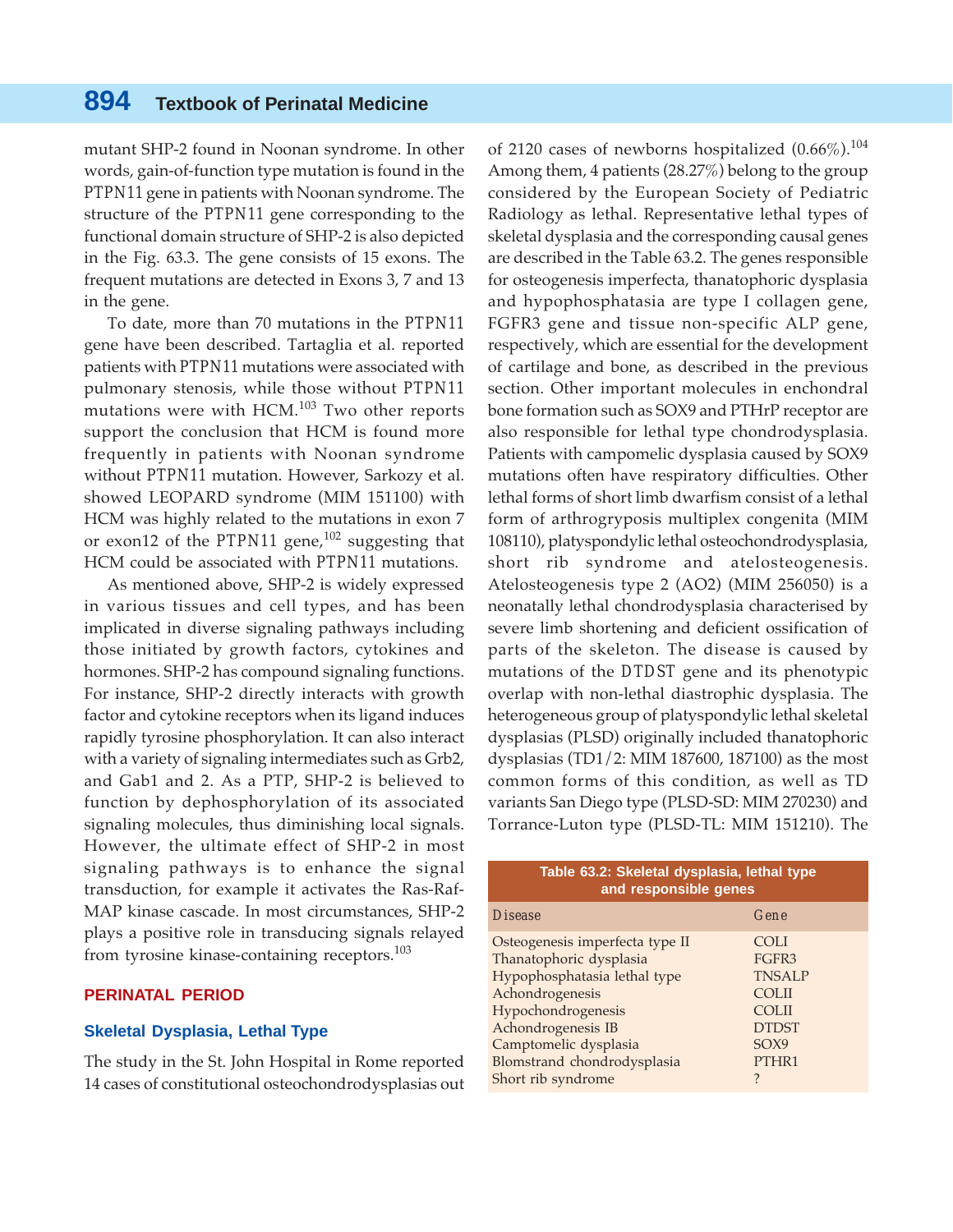*FGFR3* gene mutations have been identified in TD1/ 2 and PLSD-SD, while PLSD-TL is caused by *COL2A1*. The metatropic dysplasia group includes fibrochondrogenesis, Schneckenbecken dysplasia and various forms metatropic dysplasia.<sup>105</sup> The perinatally lethal metatropic group of conditions consists of lethal metatropic dysplasia (Type 2) or hyperchondrogenesis, lethal hyperplastic metatropic dysplasia (Type 1) and fibrochondrogenesis. In our experience, osteogenesis imperfecta and thanatophoric dysplasia were the most frequent lethal skeletal diseases.

#### **Amnionic Fluid**

Clinical analysis of patients with skeletal dysplasias, lethal type revealed several characteristic phenotypes in each disease. For example, polyhydramnios is known as one of the features in patients with congenital anomaly. However, osteogenesis imperfecta and thanatophoric dysplasia were quite different in terms of association with polyhydraminios in our patients. In 11 patients with osteogenesis imperfecta, no polyhydramnios was observed. In contrast, nine out of 11 patients with thanatophoric dysplasia were complicated with polyhydramnios.

#### **Intrauterine Growth Retardation (IUGR)**

IUGR is often observed in fetus with severe skeletal dysplasia. Short limb associated with skeletal dysplasia tends to underestimate the expected body weight of the fetus. In contrast, hydrops, sometimes associated with achondrogenesis and thanatophoric dysplasia, affects the weight. Patients with osteogenesis imperfecta are often skinny and show IUGR.

#### **Bone Age or Calcification of Bones in Fetus**

In fetus, bone age can be estimated by the number of calcified bones whose calcification occurred during the gestational period. They consisted of talus, os calcis, ishium, os pubis, sternum, vertebral bodies (coccygeal and 5th sacral), lumbar transverse processes, proximal epiphysis of tibia and distal epiphysis of femur. We previously reported the relationship between the number of calcified bones and the gestational week. In hypophosphatasia, achondrogenesis and some forms of chondrodyplasia, calcification of bones is extremely delayed. In contrast, a mild decrease in number or normal development of calcified bones is observed in patients with osteogenesis imperfecta and thanatophoric dysplasia. These results suggest the difference in the pathogenesis of each skeletal dysplasia.

#### **CLOSING COMMENTS**

Due to the limitation of length of this review, the review cannot provide readers a whole picture accounting for the recent development of investigations on skeletal dysplasia. Apparently identification of genes responsible for skeletal dysplasia contributes to better understanding of the process in which chondrocytes, osteoblasts and osteoclasts proliferate, differentiate and interact with each other. Because the opportunity for pediatrician to take care of patients with skeletal dysplasia has increase, pediatrician should understand biological and developmental aspects of bone and chondrocytes as well as clinical advance of treatment of patients with skeletal dysplasia.

#### **ACKNOWLEDGMENT**

I thank Drs. Masahiro Nakayama, Osaka Medical Center and Research Institute for Maternal and Child Health. I also thank Drs. Hitomi Okabe, Kunihiko Takahashi, Shigetoyo Kogaki and Shigeo Nakajima, Osaka University Graduate School of Medicine.

#### **REFERENCES**

- 1. Provot, S., Schipani, E., 2005. Molecular mechanisms of endochondral bone development. Biochem. Biophys. Res. Commun. 328, 658-665.
- 2. Stains, J.P., Civitelli, R., 2005. Cell-to-cell interactions in bone. Biochem. Biophys. Res. Commun. 328, 721-727.
- 3. de Crombrugghe, B., Lefebvre, V., Behringer, R.R., et al., 2000. Transcriptional mechanisms of chondrocyte differentiation. Matrix. Biol. 19, 389-394.
- 4. Unger, S., 2002. A genetic approach to the diagnosis of skeletal dysplasia. Clin. Orthop. 401, 32-38.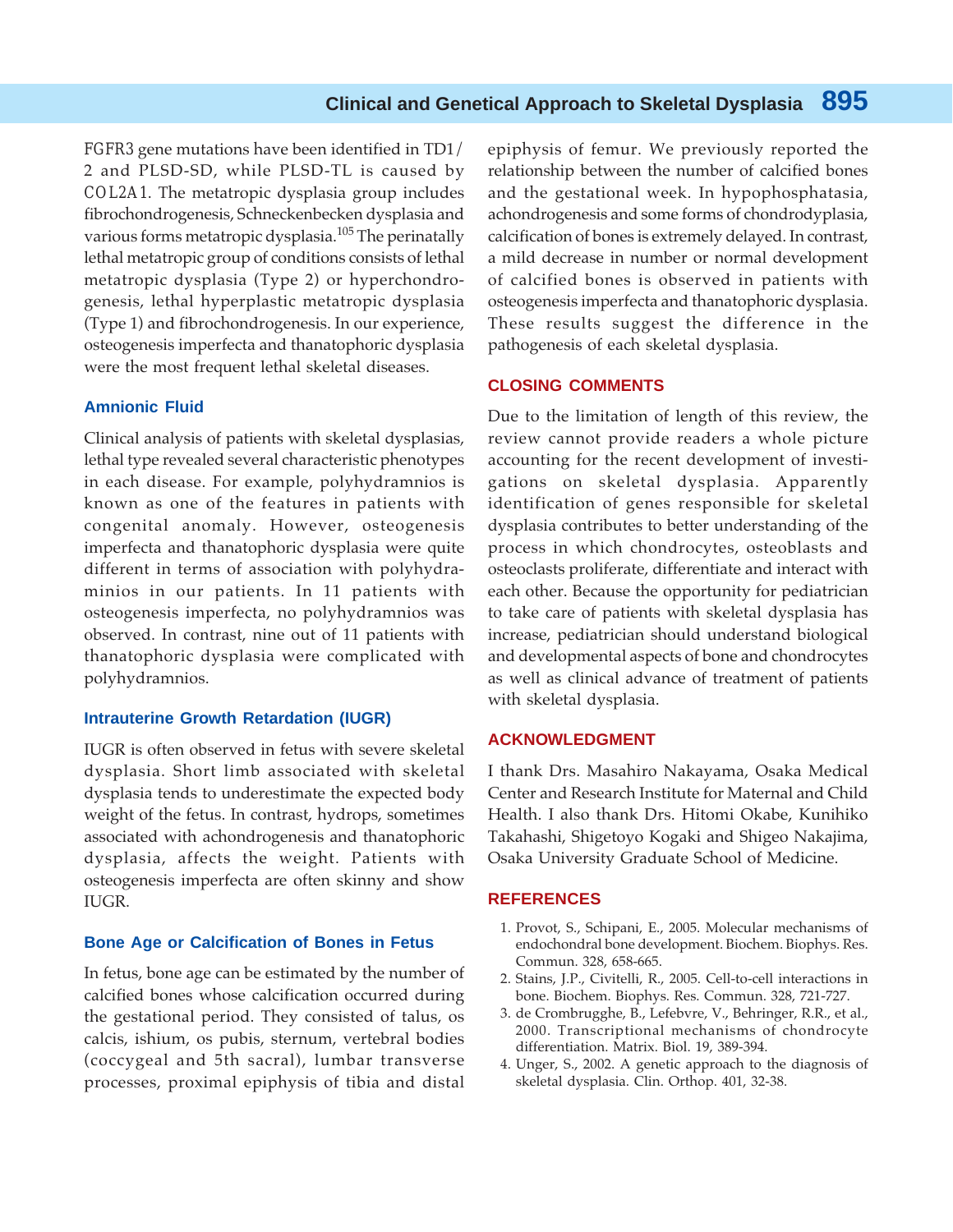- 5. van der Eerden, B.C., Karperien, M., Wit, J.M., 2003. Systemic and local regulation of the growth plate. Endocr. Rev. 24, 782-801.
- 6. Hagenas, L., Hertel, T., 2003. Skeletal dysplasia, growth hormone treatment and body proportion, comparison with other syndromic and non-syndromic short children. Horm. Res. 60 Suppl 3, 65-70.
- 7. Cohen, M.M. Jr., 2002. Some chondrodysplasias with short limbs, molecular perspectives. Am. J. Med. Genet. 112, 304- 313.
- 8. Superti-Furga, A., 2004. Growing bone knowledge. Clin. Genet. 66, 399-401.
- 9. Horton, W.A., 1997. Fibroblast growth factor receptor 3 and the human chondrodysplasias. Curr. Opin. Pediatr. 9, 437-442.
- 10. Freisinger, P., Bonaventure, J., Stoess, H., et al., 1996. Type II collagenopathies, are there additional family members? Am. J. Med. Genet. 63, 137-143.
- 11. Shum, L., Nuckolls, G., 2002. The life cycle of chondrocytes in the developing skeleton. Arthritis. Res. 4, 94-106.
- 12. Bi, W., Huang, W., Whitworth, D.J., et al., 2001. Haploinsufficiency of Sox9 results in defective cartilage primordia and premature skeletal mineralization. Proc. Natl. Acad. Sci. U.S.A. 98, 6698-6703
- 13. Kawakami, Y., Tsuda, M., Takahashi, S., et al., 2005. Transcriptional coactivator PGC-1 $\pm$  ~  $\frac{6}{6}$  + regulates chondrogenesis via association with Sox9. Proc. Natl. Acad. Sci. U.S.A. 102, 2414-2419.
- 14. Sock, E., Pagon, R.A., Keymolen, K., et al., 2003. Loss of DNA-dependent dimerization of the transcription factor SOX9 as a cause for campomelic dysplasia. Hum. Mol. Genet. 12, 1439-1447.
- 15. Ornitz, D.M., Marie, P.J., 2002. FGF signaling pathways in endochondral and intramembranous bone development and human genetic disease. Genes. 16, 1446-1465.
- 16. Vajo, Z., Francomano, C.A., Wilkin, D.J., 2000. The molecular and genetic basis of fibroblast growth factor receptor 3 disorders, the achondroplasia family of skeletal dysplasias, Muenke craniosynostosis, and Crouzon syndrome with acanthosis nigricans. Endocr. Rev. 21, 23- 39.
- 17. Bellus, G.A., Bamshad, M.J., Przylepa, K.A., et al., 1999. Severe achondroplasia with developmental delay and acanthosis nigricans (SADDAN), phenotypic analysis of a new skeletal dysplasia caused by a Lys650Met mutation in fibroblast growth factor receptor 3. Am. J. Med. Genet. 85, 53-65.
- 18. Suva, L.J., Winslow, G.A., Wettenhall, R.E., et al., 1987. A parathyroid hormone-related protein implicated in malignant hypercalcemia, cloning and expression. Science. 237, 893-896.
- 19. Karaplis, A.C., Luz, A., Glowacki, J., et al., 1994. Lethal skeletal dysplasia from targeted disruption of the parathyroid hormone-related peptide gene. Genes. Dev. 8, 277-289.
- 20. Karaplis, A.C., 2001. PTHrP, novel roles in skeletal biology. Curr. Pharm. Des. 7, 655-670.
- 21. Karp, S.J., Schipani, E., St-Jacques, B., et al., 2000. Indian hedgehog coordinates endochondral bone growth and morphogenesis via parathyroid hormone related-proteindependent and -independent pathways. Development. 127, 543-548.
- 22. St-Jacques, B., Hammerschmidt, M., McMahon, A.P., 1999. Indian hedgehog signaling regulates proliferation and differentiation of chondrocytes and is essential for bone formation. Genes. Dev. 13, 2072-2086.
- 23. Long, F., Chung, U.I., Ohba, S., et al., 2004. Ihh signaling is directly required for the osteoblast lineage in the endochondral skeleton. Development. 131, 1309-1318.
- 24. Juppner, H., 2000. Role of parathyroid hormone-related peptide and Indian hedgehog in skeletal development. Pediatr. Nephrol. 14, 606-611.
- 25. Gao, B., Guo, J., She, C., et al., 2001. Mutations in IHH, encoding Indian hedgehog, cause brachydactyly type A-1. Nat. Genet. 28, 386-388.
- 26. Otto, F., Thornell, A.P., Crompton, T., et al., 1997. Cbfa1, a candidate gene for cleidocranial dysplasia syndrome, is essential for osteoblast differentiation and bone development. Cell. 89, 765-771.
- 27. Komori, T., Yagi, H., Nomura, S., et al., 1997. Targeted disruption of Cbfa1 results in a complete lack of bone formation owing to maturational arrest of osteoblasts. Cell. 89, 755-764.
- 28. Ducy, P., Zhang, R., Geoffroy, V., et al., 1997. Osf2/Cbfa1, a transcriptional activator of osteoblast differentiation. Cell. 89, 747-754.
- 29. Ueta, C., Iwamoto, M., Kanatani, N., et al., 2001. Skeletal malformations caused by overexpression of Cbfa1 or its dominant negative form in chondrocytes. J. Cell. Biol. 153, 87-100.
- 30. Gerber, H.P., Vu, T.H., Ryan, A.M., et al., 1999. VEGF couples hypertrophic cartilage remodeling, ossification and angiogenesis during endochondral bone formation. Nat. Med. 5, 623-628.
- 31. Schipani, E., Ryan, H.E., Didrickson, S., et al., 2001. Hypoxia in cartilage, HIF-1alpha is essential for chondrocyte growth arrest and survival. Genes. Dev. 15, 2865-2876.
- 32. Stickens, D., Behonick, D.J., Ortega, N., et al., 2004. Altered endochondral bone development in matrix metalloproteinase 13-deficient mice. Development. 131, 5883-5895.
- 33. Vu, T.H., Shipley, J.M., Bergers, G., et al., 1998. MMP-9/ gelatinase B is a key regulator of growth plate angiogenesis and apoptosis of hypertrophic chondrocytes. Cell. 93, 411- 422.
- 34. Colnot, C., de la Fuente, L., Huang, S., et al., 2005. Indian hedgehog synchronizes skeletal angiogenesis and perichondrial maturation with cartilage development. Development. 132, 1057-1067.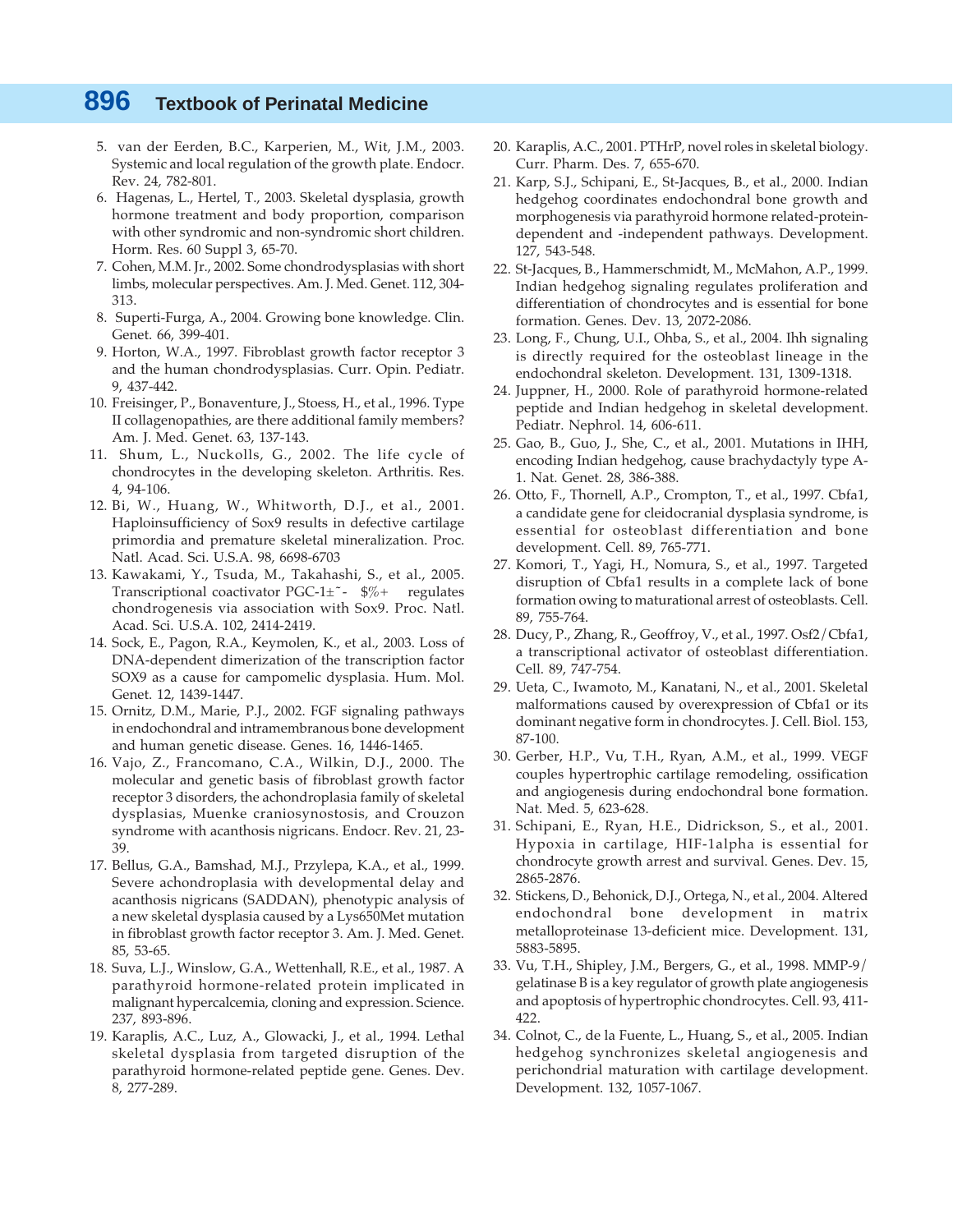- 35. Rousseau, F., Bonaventure, J., Legeai-Mallet, L., et al., 1994. Mutations in the gene encoding fibroblast growth factor receptor-3 in achondroplasia. Nature. 371, 252-254.
- 36. Shiang, R., Thompson, L.M., Zhu, Y.Z., et al., 1994. Mutations in the transmembrane domain of FGFR3 cause the most common genetic form of dwarfism, achondroplasia. Cell. 78, 335-342.
- 37. Matsui, Y., Kawabata, H., Ozono, K., et al., 2001. Skeletal development of achondroplasia, analysis of genotyped patients. Pediatr. Int. 43, 361-363
- 38. Kanaka-Gantenbein, C., 2001. Present status of the use of growth hormone in short children with bone diseases (diseases of the skeleton). J. Pediatr. Endocrinol. Metab. 14, 17-26.
- 39. Koike, M., Yamanaka, Y., Inoue, M., et al., 2003. Insulinlike growth factor-1 rescues the mutated FGF receptor 3 (G380R) expressing ATDC5 cells from apoptosis through phosphatidylinositol 3-kinase and MAPK. J. Bone. Miner. Res. 18, 2043-2051.
- 40. Yasoda, A., Komatsu, Y., Chusho, H., et al., 2004. Overexpression of CNP in chondrocytes rescues achondroplasia through a MAPK-dependent pathway. Nat. Med. 10, 80-86.
- 41. Tasker, R.C., Dundas, I., Laverty, A., et al., 1998. Distinct patterns of respiratory difficulty in young children with achondroplasia, a clinical, sleep, and lung function study. Arch. Dis. Child. 79, 99-108.
- 42. Mogayzel, P.J. Jr., Carroll, J.L., Loughlin, G.M., et al., 1998. Sleep-disordered breathing in children with achondroplasia. J. Pediatr. 132, 667-671.
- 43. Cole, W.G., 2002. Advances in osteogenesis imperfecta. Clin. Orthop. 401, 6-16.
- 44. Roughley, P.J., Rauch, F., Glorieux, F.H., 2003. Osteogenesis imperfecta—clinical and molecular diversity. Eur. Cell. Mater. 5, 41-47
- 45. Korkko, J., Ala-Kokko, L., De Paepe, A., et al., 1998. Analysis of the COL1A1 and COL1A2 genes by PCR amplification and scanning by conformation-sensitive gel electrophoresis identifies only COL1A1 mutations in 15 patients with osteogenesis imperfecta type I, identification of common sequences of null-allele mutations. Am. J. Hum. Genet. 62, 98-110.
- 46. Sillence, D.O., Senn, A., Danks, D.M., 1979. Genetic heterogeneity in osteogenesis imperfecta. J. Med. Genet. 16, 101-116.
- 47. Glorieux, F.H., Bishop, N.J., Plotkin, H., et al., 1998. Cyclic administration of pamidronate in children with severe osteogenesis imperfecta. N. Engl. J. Med. 339, 947-952.
- 48. Astrom, E., Soderhall, S., 2002. Beneficial effect of long term intravenous bisphosphonate treatment of osteogenesis imperfecta. Arch. Dis. Child. 86, 356-364.
- 49. Chamberlain, J.R., Schwarze, U., Wang, P.R., et al., 2004. Gene targeting in stem cells from individuals with osteogenesis imperfecta. Science. 303, 1198-1201.
- 50. Millington-Ward, S., Allers, C., Tuohy, G., et al., 2002. Validation in mesenchymal progenitor cells of a mutation-

independent ex vivo approach to gene therapy for osteogenesis imperfecta. Hum. Mol. Genet. 11, 2201-2206.

- 51. Horwitz, E.M., Gordon, P.L., Koo, W,K., et al., 2002. Isolated allogeneic bone marrow-derived mesenchymal cells engraft and stimulate growth in children with osteogenesis imperfecta, Implications for cell therapy of bone. Proc. Natl. Acad. Sci. U.S. A. 99, 8932-8937.
- 52. Wilkin, D.J., Bogaert, R., Lachman, R.S., et al., 1994. A single amino acid substitution (G103D) in the type II collagen triple helix produces Kniest dysplasia. Hum. Mol. Genet. 3, 1999-2003.
- 53. Nishimura, G., Nakashima, E., Mabuchi, A., et al., 2004. Identification of COL2A1 mutations in platyspondylic skeletal dysplasia, Torrance type. J. Med. Genet. 41, 75- 79.
- 54. Warman, M.L., Abbott, M., Apte, S.S., et al., 1993. A type X collagen mutation causes Schmid metaphyseal chondrodysplasia. Nat. Genet. 5, 79-82.
- 55. Czarny-Ratajczak, M., Lohiniva, J., Rogala, P., et al., 2001. A mutation in COL9A1 causes multiple epiphyseal dysplasia, Further evidence for locus heterogeneity. Am. J. Hum. Genet. 69, 969-980.
- 56. Briggs, M.D., Mortier, G.R., Cole, W.G., et al., 1998. Diverse mutations in the gene for cartilage oligomeric matrix protein in the pseudoachondroplasia-multiple epiphyseal dysplasia disease spectrum. Am. J. Hum. Genet. 62, 311- 319.
- 57. Cai, G., Nakayama, M., Hiraki, Y., et al., 1998. Mutational analysis of the DTDST gene in a fetus with achondrogenesis type 1B. Am. J. Med. Genet. 78, 58-60.
- 58. Hästbacka, J., de la Chapelle, A., Mahtani, M.M., et al., 1994. The diastrophic dysplasiagene encodes a novel sulfate transporter, Positional cloning by fine-structure linkage disequilibrium mapping. Cell. 78, 1073-1087.
- 59. Rossi, A., Superti-Furga, A., 2001. Mutations in the diastrophic dysplasia sulfate transporter (DTDST) gene (SLC26A2), 22 novel mutations, mutation review, associated skeletal phenotypes, and diagnostic relevance. Hum. Mutat. 17, 159-171.
- 60. Ridanpää, M., van Eenennaam, H., Pelin, K., et al., 2001. Mutations in the RNA component of RNase MRP cause a pleiotropic human disease, cartilage-hair hypoplasia. Cell. 104, 195-203.
- 61. Nakashima, E., Mabuchi, A., Kashimada, K., et al., 2003. RMRP mutations in Japanese patients with cartilage-hair hypoplasia. Am. J. Med. Genet. A. 123, 253-256.
- 62. Gedeon, A.K., Colley, A., Jamieson, R., et al., 1999. Identification of the gene (SEDL) causing X-linked spondyloepiphyseal dysplasia tarda. Nature. Genet. 22, 400-404.
- 63. Shears, D.J., Vassal, H.J., Goodman, F.R., et al. 1998. Mutation and deletion of the pseudoautosomal gene SHOX cause Leri-Weill dyschondrosteosis. Nat. Genet. 19, 70-73.
- 64. Belin, V., Cusin, V., Viot, G., et al., 1998. SHOX mutations in dyschondrosteosis (Leri-Weill syndrome). Nat. Genet. 19, 67-69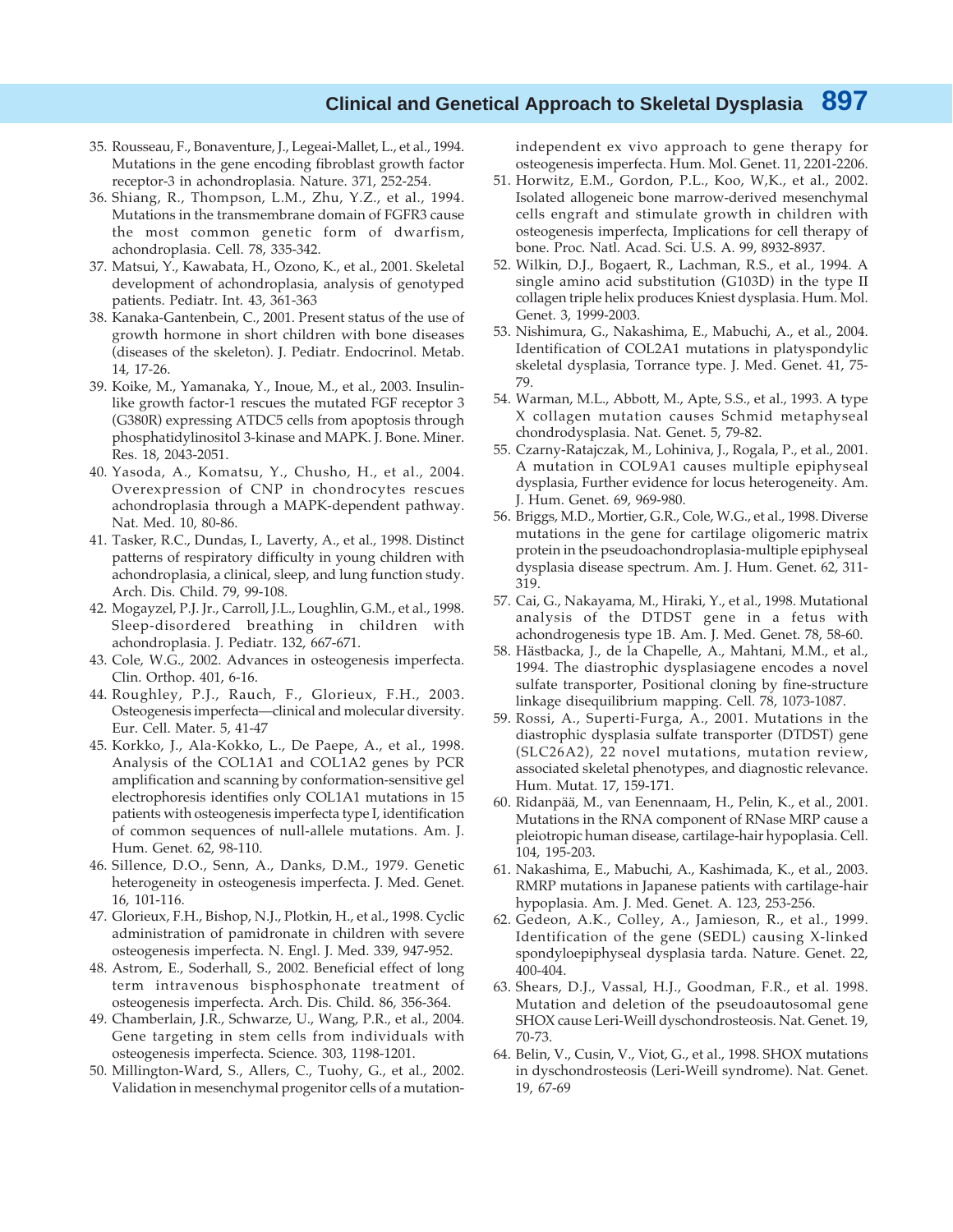- 65. Weinstein, L.S., Yu, S., Warner, D.R., et al., 2001. Endocrine manifestations of stimulatory G protein alpha-subunit mutations and the role of genomic imprinting. Endocr. Rev. 22, 675-705.
- 66. Bastepe, M., Juppner, H., 2000. Pseudohypoparathyroidism. New insights into an old disease. Endocrinol. Metab. Clin. North. Am. 29, 569-589.
- 67. Schipani, E., Kruse, K., Juppner, H., 1995. A constitutively active mutant PTH-PTHrP receptor in Jansen-type metaphyseal chondrodysplasia. Science. 268, 98-100.
- 68. Jobert, A.S., Zhang, P., Couvineau, A., et al., 1998. Absence of functional receptors for parathyroid hormone and parathyroid hormone-related peptide in Blomstrand chondrodysplasia. J. Clin. Invest. 102, 34-40.
- 69. Bastepe, M., Frohlich, L.F., Linglart, A., et al., 2005. Deletion of the NESP55 differentially methylated region causes loss of maternal GNAS imprints and pseudohypoparathyroidism type Ib. Nat. Genet. 37, 25- 27.
- 70. Weinstein, L.S., Shenker, A., Gejman, P.V., et al., 1991. Activating mutations of the stimulatory G protein in the McCune-Albright syndrome. N. Engl. J. Med. 325, 1688- 1695.
- 71. Yamamoto, T., Ozono, K., Kasayama, S., et al., 1996. Increased IL-6 production by cells isolated from the fibrous bone dysplasia tissues in patients with McCune-Albright syndrome. J. Clin. Invest. 98, 30-35.
- 72. Riminucci, M., Collins, M.T., Fedarko, N.S., et al., 2003. FGF-23 in fibrous dysplasia of bone and its relationship to renal phosphate wasting. J. Clin. Invest. 112, 683-692.
- 73. Whyte, M.P., 1994. Hypophosphatasia and the role of alkaline phoshatase in skeletal mineralization. Endocr. Rev. 15, 439-461.
- 74. Mornet, E., 2000. Hypophosphatasia, the mutations in the tissue-nonspecific alkaline phosphatase gene. Hum. Mutat. 15, 309-315.
- 75. Cai, G., Michigami, T., Yamamoto, T., et al., 1998. Analysis of localization of mutated tissue-nonspecific alkaline phosphatase proteins associated with neonatal hypophosphatasia using green fluorescent protein chimeras. J. Clin. Endocrinol. Metab. 83, 3936-3942.
- 76. Zurutuza, L., Muller, F., Gibrat, J.F., et al., 1999. Correlations of genotype and phenotype in hypophosphatasia. Hum. Mol. Genet. 8, 1039-1046
- 77. Mochizuki, H., Saito, M., Michigami, T., et al., 2000. Severe hypercalcemia and respiratory insufficiency associated with infantile hypophosphatasia caused by two novel mutations of the TNSALP gene. Eur. J. Pediatr. 159, 375- 379.
- 78. Spentchian, M., Merrien, Y., Herasse, M., et al., 2003. Severe hypophosphatasia, characterization of fifteen novel mutations in the ALPL gene. Hum. Mutat. 22, 105-106.
- 79. Müller, H.L., Yamazaki, M., Michigami, T., et al., 2000. Asp361Val mutant of alkaline phosphatase found in patients with dominantly inherited hypophosphatasia

inhibits the activity of the wild-type enzyme. J. Clin. Endocrinol. Metab. 85, 743-747.

- 80. Whyte, M.P., Kurtzberg, J., McAlister, W.H., et al., 2003. Marrow cell transplantation for infantile hypophosphatasia. J. Bone. Miner. Res. 18, 624-636.
- 81. Nürnberg, P., Thiele, H., Chandler, D., et al., 2001. Heterozygous mutations in ANKH, the human ortholog of the mouse progressive ankylosis gene, result in craniometaphyseal dysplasia. Nat. Genet. 28, 37-41.
- 82. Tolar, J., Teitelbaum, S.L., Orchard, P.J., 2004. Osteopetrosis. N. Engl. J. Med. 351, 2839-2849.
- 83. Frattini, A., Orchard, P.J., Sobacchi, C., et al., 2000. Defects in TCIRG1 subunit of the vacuolar proton pump are responsible for a subset of human autosomal recessive osteopetrosis. Nat. Genet. 25, 343-346.
- 84. Kornak, U., Kasper, D., Bosl, M.R., et al., 2001. Loss of the ClC-7 chloride channel leads to osteopetrosis in mice and man. Cell. 104, 205-215.
- 85. Sly, W.S., Whyte, M.P., Sundaram, V., et al., 1985. Carbonic anhydrase II deficiency in 12 families with the autosomal recessive syndrome of osteopetrosis with renal tubular acidosis and cerebral calcification. N. Engl. J. Med. 313, 139-145.
- 86. Chalhoub, N., Benachenhou, N., Rajapurohitam, V., et al., 2003. Grey-lethal mutation induces severe malignant autosomal recessive osteopetrosis in mouse and human. Nat. Med. 9, 399-406.
- 87. Doffinger, R., Smahi, A., Bessia, C., et al., 2001. X-linked anhidrotic ectodermal dysplasia with immunodeficiency is caused by impaired NF-kappaB signaling. Nat. Genet. 27, 277-285.
- 88. Wilson, C.J., Vellodi, A., 2000. Autosomal recessive osteopetrosis, diagnosis, management, and outcome. Arch. Dis. Child. 83, 449-452.
- 89. Gelb, B.D., Shi, G.P., Chapman, H.A., et al., 1996. Pycnodysostosis, a lysosomal disease caused by cathepsin K deficiency. Science. 273, 1236-1238.
- 90. Kinoshita, A., Saito, T., Tomita, H., et al., 2000. Domainspecific mutations in TGFB1 result in Camurati-Engelmann disease. Nat. Genet. 26, 19-20.
- 91. Brunkow, M.E., Gardner, J.C., Van Ness, J., et al., 2001. Bone dysplasia sclerosteosis results from loss of the SOST gene product, a novel cystine knot-containing protein. Am. J. Hum. Genet. 68, 577-589.
- 92. Whyte, M.P., Obrecht, S.E., Finnegan, P.M., et al., 2002. Osteoprotegerin deficiency and juvenile Paget, #+ s disease. N. Engl. J. Med. 347, 175-184.
- 93. Hughes, A.E., Ralston, S.H., Marken, J., et al., 2000. Mutations in TNFRSF11A, affecting the signal peptide of RANK, cause familial expansile osteolysis. Nat. Genet. 24, 45-48.
- 94. Faure, C., Beyssac, J.M., Montagne, J.P., 1977. Predominant of exclusive orbital and facial involvement in infantile cortical hyperostosis (de Toni-Caffey, #+ s disease). Report of four cases and a review of the literature. Pediatr. Radiol. 6, 103-106.